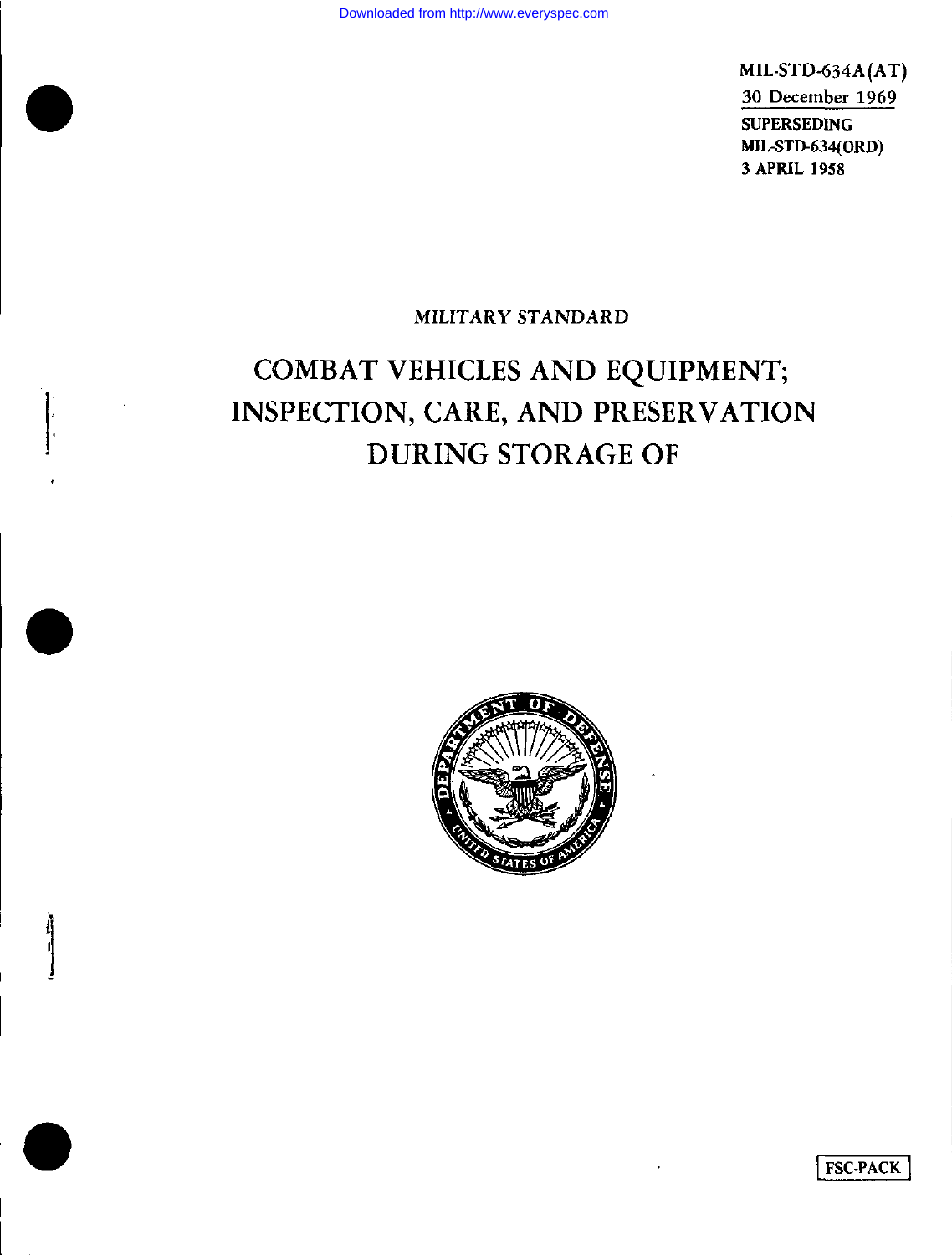MIL-STD-634A(AT) ' 30 December 1969

## DEPARTMENT OF THE ARMY WASHINGTON, D.C.

.,,

 $\overline{\mathbf{r}}$ 

Combat Vehicles and Equipment; Inspection, Care, and Preservation During Storage of

#### MIL-STD.634A(AT)

.

1. This Military Standard has been approved by the Department of the Army and is published to provide Inspection, Care, and Preservation Requirements for Combat Vehicles During Storage.

2. Recommended corrections, additions, or deletions should be addressed to Commanding General, U.S. Army Tank-Automotive Command, Warren, Michigan 48090.

ii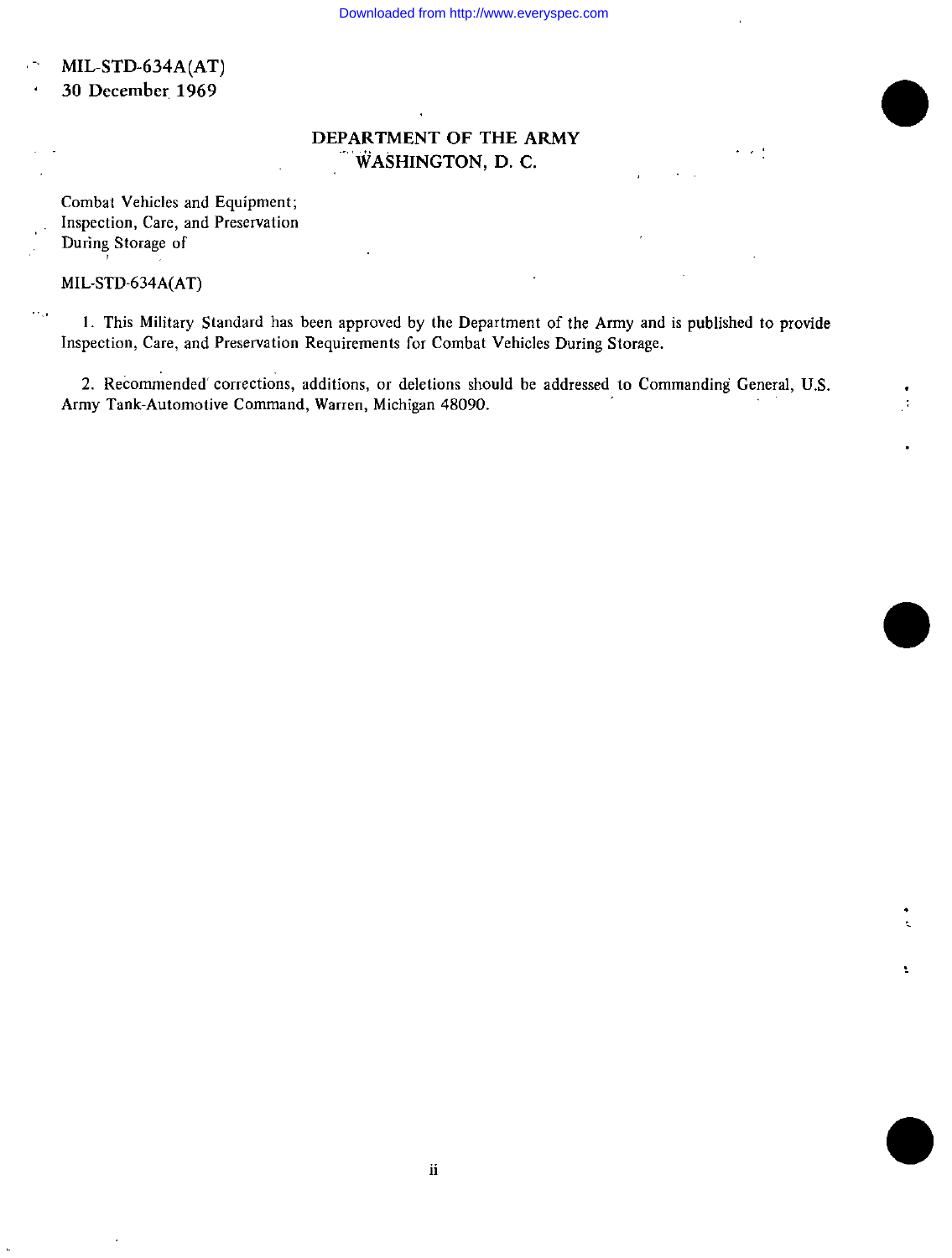$\bullet$ 

I

●

 $\hat{\mathbf{z}}$ 

 $\parallel$ 

 $\overline{\phantom{a}}$ 

M1L-STD-634A(AT) 30 December 1969

#### FOREWORD

The purpose of this standard is to provide minimum requirements for inspection, care, and preservation of combat vehicles in all classes of storage. These requirements apply subsequent to the application of the initial preservation.

Specific represervation requirements for inspection, care, and preservation of combat vehicles during stomge are provided in detailed combat vehicle preparation for shipment and storage specifications which cover a particular vehicle or associated series of vehicles.

Results of inspection of combat vehicles as specified by this standard shall be annotated on the Inspection Check List (see figure 4).

This standard is intended for use in the inspection, care, and preservation of combat vehicles stored at Government activities and contractor facilities.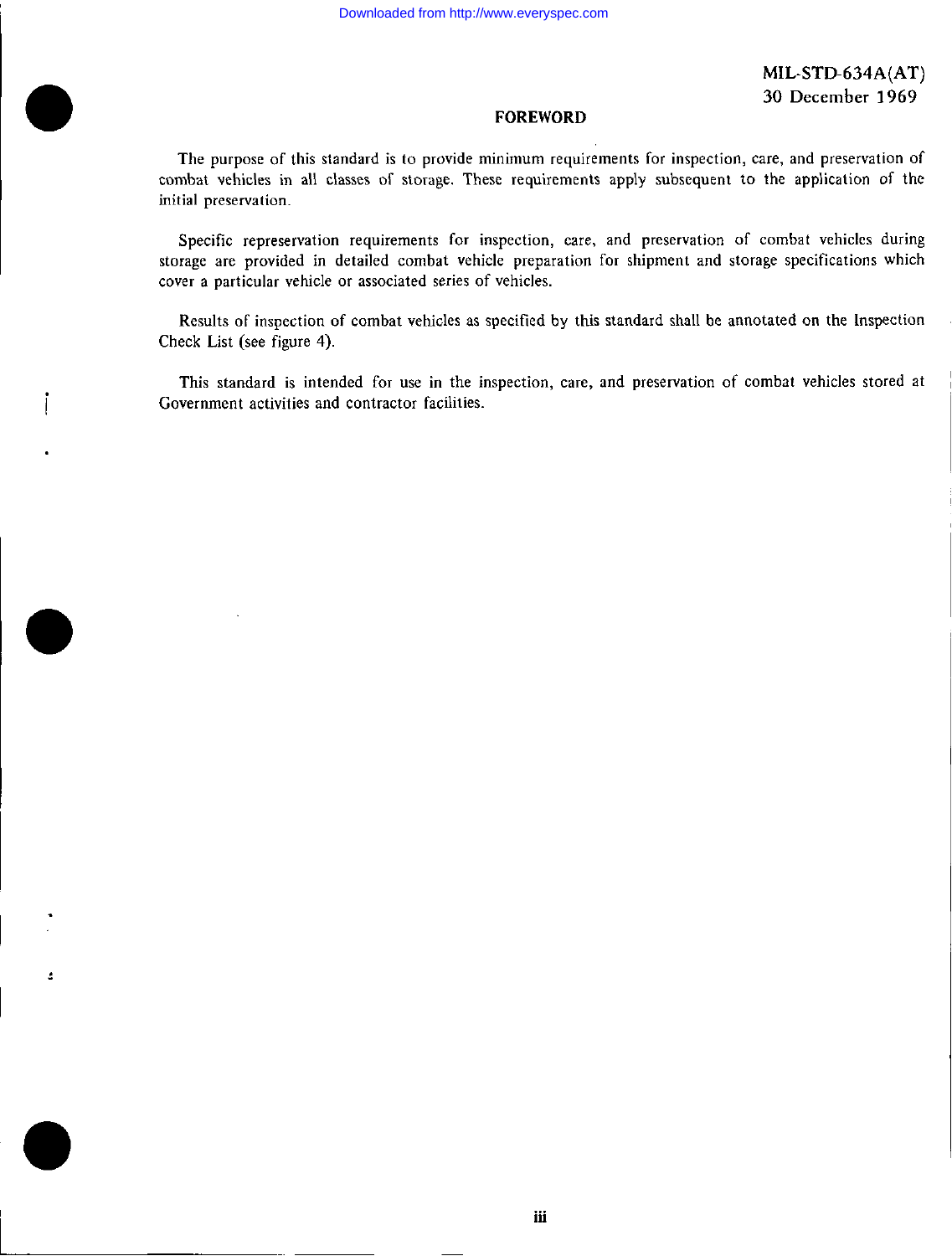## $MIL-STD-634A(AT)$ 30 December 1969

#### **CONTENTS**

#### Paragraph Page

 $\ddot{\bullet}$ 

 $\mathbf{I}$ 

|      | <b>SCOPE</b>                                                                                                                                                                                                                   |  |  |  |  |  |  |  |  |  |  |  |  |  |
|------|--------------------------------------------------------------------------------------------------------------------------------------------------------------------------------------------------------------------------------|--|--|--|--|--|--|--|--|--|--|--|--|--|
| 1.1  |                                                                                                                                                                                                                                |  |  |  |  |  |  |  |  |  |  |  |  |  |
| 12   |                                                                                                                                                                                                                                |  |  |  |  |  |  |  |  |  |  |  |  |  |
| 2.   | REFERENCED DOCUMENTS $\dots \dots \dots \dots \dots \dots \dots \dots \dots \dots \dots \dots \dots \dots \dots \dots$                                                                                                         |  |  |  |  |  |  |  |  |  |  |  |  |  |
| 2.1  | Specifications                                                                                                                                                                                                                 |  |  |  |  |  |  |  |  |  |  |  |  |  |
| 3.   | <b>DEFINITIONS</b>                                                                                                                                                                                                             |  |  |  |  |  |  |  |  |  |  |  |  |  |
| 3.1  | Classes of storage responses to the contract of the contract of the contract of the contract of the contract of the contract of the contract of the contract of the contract of the contract of the contract of the contract o |  |  |  |  |  |  |  |  |  |  |  |  |  |
| 3.2  | Exercising                                                                                                                                                                                                                     |  |  |  |  |  |  |  |  |  |  |  |  |  |
| 3.3  |                                                                                                                                                                                                                                |  |  |  |  |  |  |  |  |  |  |  |  |  |
| 34   | Abnormal weather conditions enterprise in the contract of the contract of the conditions of the conditions of the contract of the conditions of the conditions of the conditions of the conditions of the conditions of the co |  |  |  |  |  |  |  |  |  |  |  |  |  |
| 3.5  |                                                                                                                                                                                                                                |  |  |  |  |  |  |  |  |  |  |  |  |  |
| 4.   | GENERAL REQUIREMENTS residences in the contract of the state of the state of the state of the state of the state of the state of the state of the state of the state of the state of the state of the state of the state of th |  |  |  |  |  |  |  |  |  |  |  |  |  |
| 4.1  | Inspection                                                                                                                                                                                                                     |  |  |  |  |  |  |  |  |  |  |  |  |  |
| 4.2. |                                                                                                                                                                                                                                |  |  |  |  |  |  |  |  |  |  |  |  |  |
| 4.3  | Surveillance inspection enterpreteration of the state of the state of the state of the state of the state of the state of the state of the state of the state of the state of the state of the state of the state of the state |  |  |  |  |  |  |  |  |  |  |  |  |  |
| 4.4  |                                                                                                                                                                                                                                |  |  |  |  |  |  |  |  |  |  |  |  |  |
| 4.5  |                                                                                                                                                                                                                                |  |  |  |  |  |  |  |  |  |  |  |  |  |
| 46   | Evaluation of inspection $\ldots \ldots \ldots \ldots \ldots \ldots \ldots \ldots \ldots \ldots \ldots \ldots$                                                                                                                 |  |  |  |  |  |  |  |  |  |  |  |  |  |
| 4.7  | Represervation inspection contains and contained a service contained a service of the service of the service of the service of the service of the service of the service of the service of the service of the service of the s |  |  |  |  |  |  |  |  |  |  |  |  |  |
| 4.8  | Material inspection enterpreterate in the contract of the contract of the contract of the contract of the contract of the contract of the contract of the contract of the contract of the contract of the contract of the cont |  |  |  |  |  |  |  |  |  |  |  |  |  |
| 5.   |                                                                                                                                                                                                                                |  |  |  |  |  |  |  |  |  |  |  |  |  |
| 5.1  |                                                                                                                                                                                                                                |  |  |  |  |  |  |  |  |  |  |  |  |  |
| 6.   | <b>NOTES</b>                                                                                                                                                                                                                   |  |  |  |  |  |  |  |  |  |  |  |  |  |
| 6.1  | Ordering data                                                                                                                                                                                                                  |  |  |  |  |  |  |  |  |  |  |  |  |  |

#### **FIGURES**

| Figure 1. Inspection devices entertainment and the series of the series of the series of the series of the series of the series of the series of the series of the series of the series of the series of the series of the ser |  |  |  |  |  |  |  |  |  |  |  |  |  |  |  |  |
|--------------------------------------------------------------------------------------------------------------------------------------------------------------------------------------------------------------------------------|--|--|--|--|--|--|--|--|--|--|--|--|--|--|--|--|
|                                                                                                                                                                                                                                |  |  |  |  |  |  |  |  |  |  |  |  |  |  |  |  |
| Figure 3. Pressure pump environment of the contract of the contract of the contract of the contract of the contract of the contract of the contract of the contract of the contract of the contract of the contract of the con |  |  |  |  |  |  |  |  |  |  |  |  |  |  |  |  |
|                                                                                                                                                                                                                                |  |  |  |  |  |  |  |  |  |  |  |  |  |  |  |  |

#### TABLES

| Table I. Inspection Cycles (Alternative Alternative Alternative Alternative Alternative Alternative Alternative Alternative Alternative Alternative Alternative Alternative Alternative Alternative Alternative Alternative Al |  |
|--------------------------------------------------------------------------------------------------------------------------------------------------------------------------------------------------------------------------------|--|
|                                                                                                                                                                                                                                |  |
|                                                                                                                                                                                                                                |  |
|                                                                                                                                                                                                                                |  |

 $\overline{a}$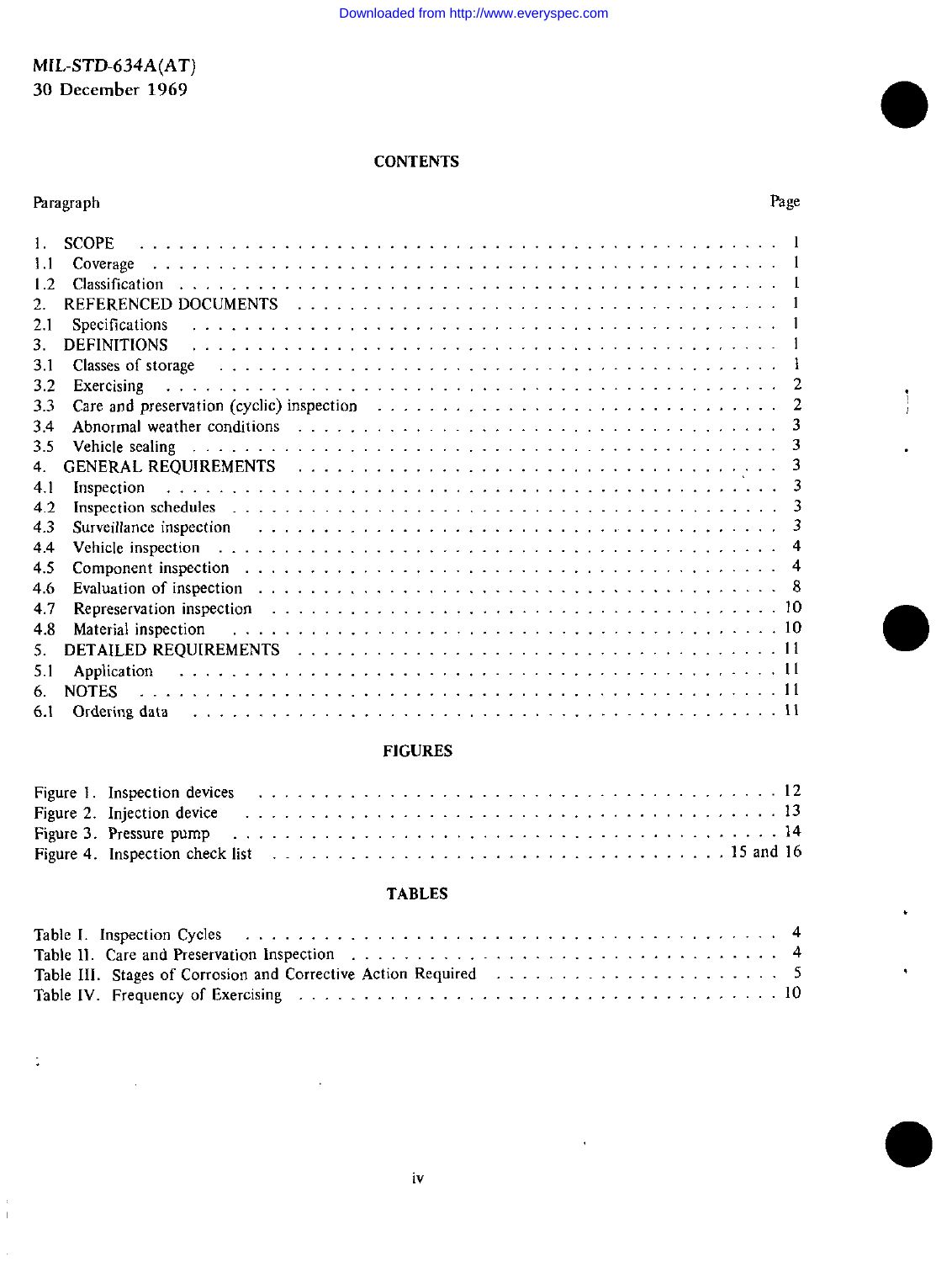MIL-STD-634A(AT) MIL-STD-634A(A<br>30 December 196<br>2007 - Channel British (september 196

#### SECTION 1. SCOPE

 $\overline{\phantom{a}}$ 

i

●

1.1 Coverage. This standard prescribes inspection, care and preservation requirements for maintaining combat vehicles and equipment during storage at contractor facilities and Government activities.

1.1.1 *Government activities.* This standard applies to combat vehicles stored at Government activities as follows:

*(u)* Condition codes A, B, D, E, and G-all applicable provisions of this standard.

*(b)* Condition codes F, and materiel for code H - only those provisions which are necessary to minimize deterioration prior to disposal action.

1.1.2 Contractor *facilities.* The contractor is responsible for the performance of all inspection requirements as specified herein. Except as otherwise specified, the contractor may utilize his own facilities or any commercial laboratory acceptable to the Government.

The Government reserves the right to perform any of the inspections set forth in this standard where such inspections are deemed necessary to assure supplies and services conform to prescribed requirements.

1.2 Classification. Care and preservation shall be accomplished for the following classes of storage (see 6.1).

#### Classes of Storage

- Class A Dormant (with required preservation).
	- Class  $A1 Qutside$  of buildings or shelters.
	- Class A2 Sheltered.
	- Class  $A3$  Dehumidified (structural).
	- Class  $A4 Dehumidified (nonstructural).$
- Class  $B -$  Active (periodic exercising required). Class B1– Outside of buildings . with method I ormethod I1 exercising.
	- Class B2– Sheltered with method I or 11 exercising.
	- ClassB3–Dehumidified (structural) with method I or II exercising.

Class B4 – Dehumidified (nonstructural) - with method I or 11 exercising.

Methods of exercising.

Method  $I -$  Vehicle exercised by means of operating vehicle power plant.

Method II – Vehicle components exercised by remote source power.

#### SECTION 2. REFERENCED DOCUMENTS

2.1 The issues of the following documents in effect on the date of invitation for bids form a part of this standard to the extent specified herein.

SPECIFICATIONS

FEDERAL

VV-L-800 Lubricating Oil, General Purpose, Preservative, (Water-Displacing, Low Temperature).

#### SECTION3. DEFINITIONS

#### 3.1 Classes of storage.

3.1.1 *Class A, dormant storage*. Dormant storage includes all preserved vehicles placed and retained under conditions described in 3.1.1.1 through 3.1.1.4 and are not operated between specified exercising and represewation cycles. Extent of preservation required for the various classes of storage is mainly dependent upon the effect of the environmental conditions. Maximum preservation protection (level A) is required for the items subjected to the direct action of the elements, as in outside storage, and lesser preservation is needed as environmental conditions become less deleterious to the stored materiel.

3.1.1.1 Class A1. Vehicles placed and retained under conditions as follows shall be considered falling within class A1 storage category. r

 $(a)$  Outside of buildings, sheds or shelters.

(b) Inside or under sheds or shelters that are open on one or more sides to the elements.

 $3.1.1.2$  Class  $A2$ . Vehicles placed and retained inside completely closed warehouses, sheds, and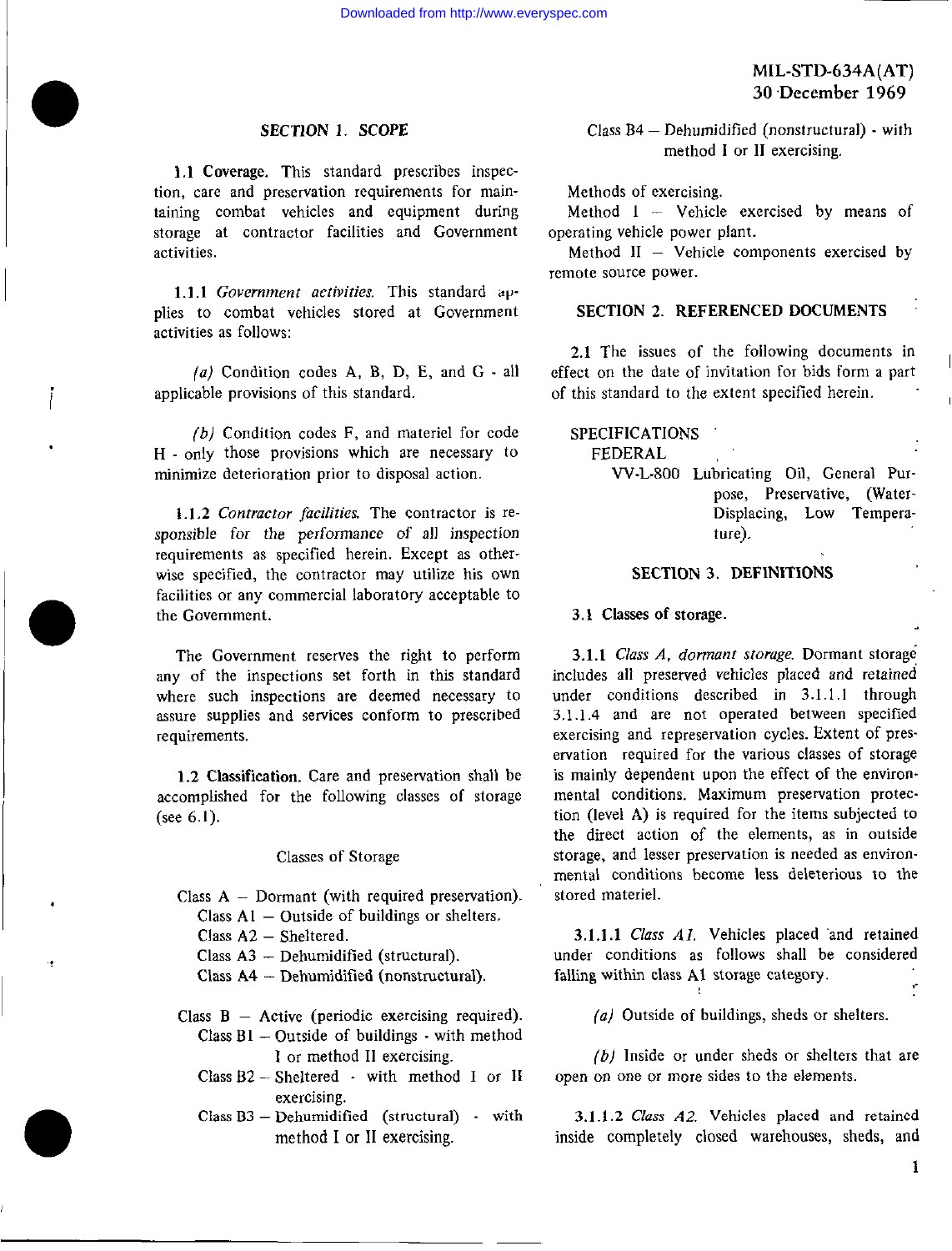## $MIL-STD-634A(AT)$ shelters shall be considered falling within class A2

shelters shall be considered falling within class A2 storage. Vehicles in this class of storage require the same preservation as for class A1 storage, except the protection against entry of snow and rain shall be excluded.

3.1.1.3 Class  $A3$ . Vehicles placed and retained within warehouses, sheds and other buildings where the atmosphere is controlled at 40 percent maximum relative humidity (rh) shall be considered as class A3 storage.

3.1.1.4 Class  $A4$ . Vehicles that are placed and sealed singly, or in multiples, within or are encapsulated in a flexible bag, barrier or cover, and wherein a maximum 40 percent relative humidity  $(rh)$  is maintained by either static or dynamic dehumidification, shall be considered class A4 storage.

3.1.2 Class  $B$ , active storage. Active storage includes all vehicles that have been placed and retained under storage conditions described in 3.1.1 and are periodically exercised (see 3.2).

3.1.2 Class *B, active storage.* Active storage

3.1.2.1 Class  $BI$ . Vehicles stored as described in 3.1.1.1 and exercised by method I or II.  $\overline{3}$ 

3.1.2.2 Class B2. Vehicles stored as described in 3.1.1.2 and exercised by method I or II.

3.1.2.3 Class  $B3$ . Vehicles stored as described in 3.1.1.3 and exercised by method I or II.

3.1.2.4 Class  $B4$ . Vehicles stored as described in 3.1.1.4 and exercised by method I or II.

3.2 Exercising. Exercising of vehicles includes the operation of all functional mechanisms for the purpose of effective preservation through distribution of lubricants or preservatives over surfaces lubricated by normal operation.

3.2.1 *Method I*. Method I exercising necessitates operation of vehicle engines with power supplied to components by and through the vehicle power system. Auxiliary fuel tank shall be used for exercising vehicle engines to avoid the necessity of represerving fuel tanks.

3.2.2 Method II. Method II includes the exercising of any or all specified vehicle components

3.2.2 *Method II.* Method 11 includes the exer.

and shall be accomplished without engine combustion. This method utilizes a remote or external power source introduced through the starter or starters, electrical system, or by addition of powered units to specific components. Operation of controls and application of power is usually accomplished from a position outside of the vehicle.

3.3 Care and preservation (cyclic) inspection. Care and preservation inspection encompasses three separate inspection functions. These inspections, namely, surveillance (external), vehicle inspection, and component (internal), vary in purpose, degree and time interval, but in common, reveal and expose evidence of corrosion, deterioration, and failure or deficiencies of the preservation.

3.3.1 Surveillance (external) inspection. Surveillance inspection covers the visual examination of the external portions, and the applied processing for evidence of rust, corrosion and deterioration. Thorough examination for evidence of leakage of coolants and lubricants, loose tape and barrier materials, is required.

3,3.2 *Vehicle inspection.* Vehicle inspection re-

3.3.2 Vehicle inspection. Vehicle inspection requires the removal of preservatives, tapes, and barriers to permit unrestricted visual inspection of all external surfaces on and within the vehicle. Examination of metallic and non-metallic surfaces for condition of preservatives and painted portions to determine presence and extent of corrosion. deterioration and moisture. Partial internal inspections of engine, power train components, cannon, and fire control items shall be accomplished by removal of access plates and covers and by use of telescopes, borescopes or other similar inspection devices (see figure 1).

3.3.3 Component (internal) inspection. Component inspection requires the disassembly of the vehicles, cannon and mount, and fire control items to the extent required to permit examination of the internal components to determine evidence and extent of corrosion and deterioration. When contamination, corrosion or deterioration is found, disassembly shall be extended to determine the further effects of the condition. Oils and preservatives shall be examined for presence of moisture disassembly shall be extended to determine the<br>further effects of the condition. Oils and preserva-<br>tives shall be examined for presence of moisture,<br>discoloration, microbial activity or any foreign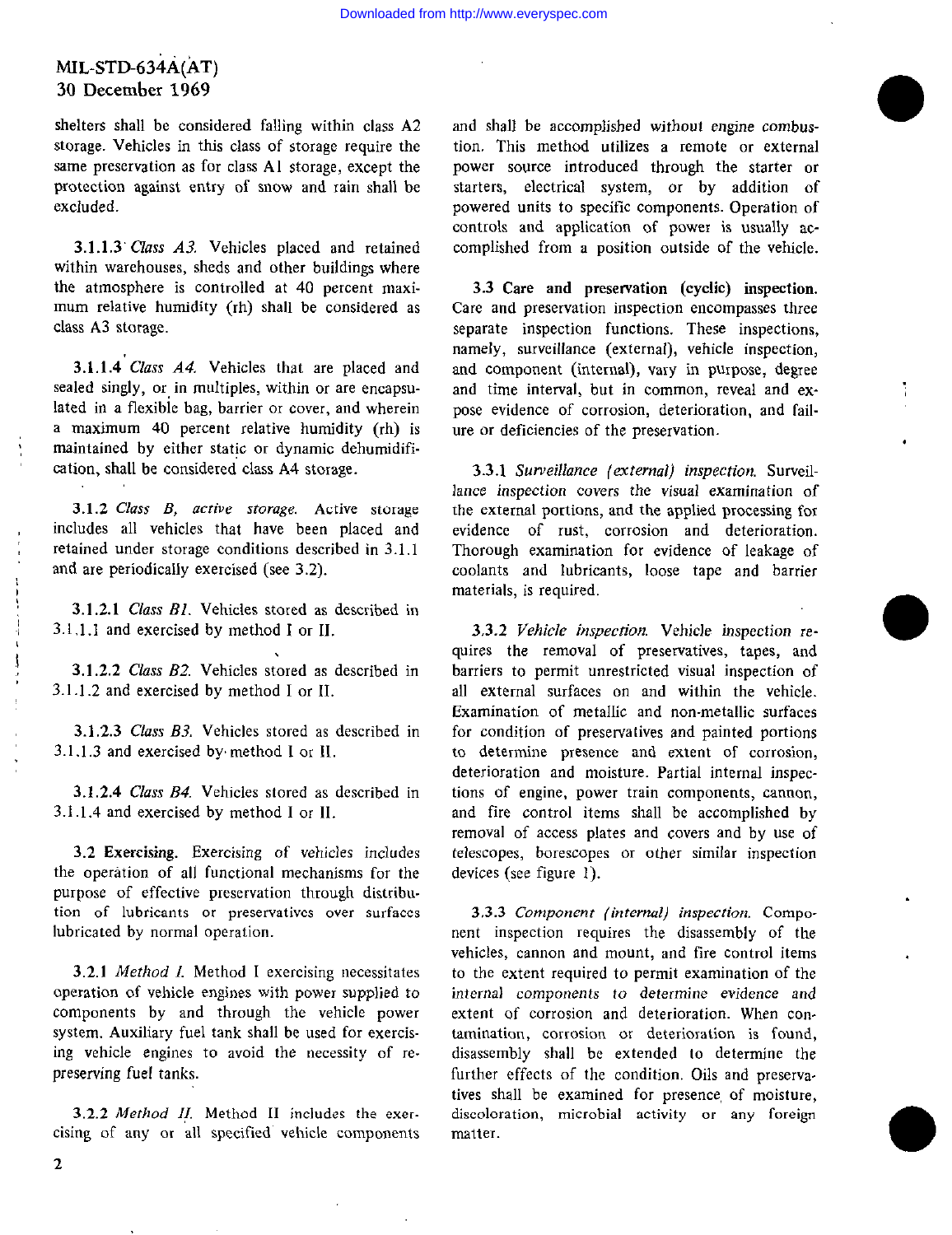3.4 Abnormal weather conditions. The abnormal weather conditions referred to in this standard include high winds (gale proportions 50 miles per hour, or greater), floods, or any storm condition which may adversely affect vehicle protection.

3.5 Vehicle sealing. Vehicle sealing pertains to the utilization of barrier materials, tape, plastic caps and plugs, sprayable compounds or other means applied directly to components and exterior surfaces of the vehicle for the purpose of excluding dust, sand, snow, rain, and other forms of moisture from entering the interior components of the vehicle.

3.6 Vehicle protective closure. A vehicle protective closure is a device affixed to a vehicle which is designated to provide protection against entry of snow and rain, and constructed to permit maximum ventilation of vehicle interior. Such devices may be fabricated of metal, fabric, wood, plastic, or any other specified material. Closures are usually constructed over a metal or wood framework.

#### SECTION 4. GENERAL REQUIREMENTS

#### 4.1 Inspection.

I

●

 $\frac{1}{2}$ 

●

#### 4.1.1 *Inspection responsibilities.*

*4.1.1.1 Contractor inspection.* When care and preservation is accomplished by a contractor, the contractor shall conduct all inspection specified herein. Records of care and preservation shall be maintained in the Equipment Log Book and DD Form 1397, Processing and Deprocessing Record for Shipment, Storage, and Issue of Vehicles and Spare Engines, initialed and dated to indicate confirmation of represervation. Records shall be readily available for review by the Government inspector.

4.1,1.2 *Government inspection.* The Government inspector shall witness contractor inspection, to the extent necessary to assure conformance with this standard. When care and preservation is accomplished by a Government activity, all inspection shall be conducted by the Government inspector. Results of the inspection shall he recorded in the Equipment Log Book, and DD Form 1397, Proc. essing and Deprocessing Record for Shipment, Storage and Issue of Vehicles and Spare Engines, initialed and dated to indicate confirmation of represervation.

#### 4.2 Inspection schedules.

4.2.1 *Inspection cycles.* Inspection time intervals for surveillance, vehicle, and component inspections shall be as specified in table I.

4.2.2 *Vehicle quantities subject to inspection cycles.* Quantities and percentages of lot quantities for vehicle and component inspection shall be as specified in table 11. Vehicles shall be subjected to 100 percent surveillance inspection.

4.3 Surveillance inspection. Surveillance inspection shall be conducted as specified for the various classes of storage prescribed in 4.3.1 through 4.3.5 and to the extent specified in (3.3.1). Deficiencies noted during the inspection shall be recorded on Inspection Check List (see figure 4) and action taken to correct all deficiencies.

4.3.1 Class A1 storage. Vehicles shall be subjected to surveillance inspection at intervals specified in table I and immediately following abnormal weather conditions (see 3.4).

4.3.2 Class A2 storage. Vehicles shall be subjected to surveillance inspection at intervals specified in table I for evidence of corrosion, leakage of lubricant, coolant, or preservative failure.

4.3.3 Class A3 *storage.* Controlled humidity conditions shall be checked daily and reviewed at intervals of not more than 30 days to determine average humidity. When records in any controlled humidity structure reveal an accumulative average [h, of greater than 40 ,percent for the period, vehicle inspection shall be accomplished on the quantity of units specified in table 11 for component inspection. When humidity conditions are maintained at 40 percent maximum relative humidity (rh), surveillance inspection shall be accomplished at intervals specified in table I.

4.3.4 *Class A4 storage*. Surveillance of controlled humidity records shall be as specified for class A3 storage (see 4.3.3). When controlled humidity records indicate relative humidity (rh) average above 40 percent, vehicles shall be inspected as specified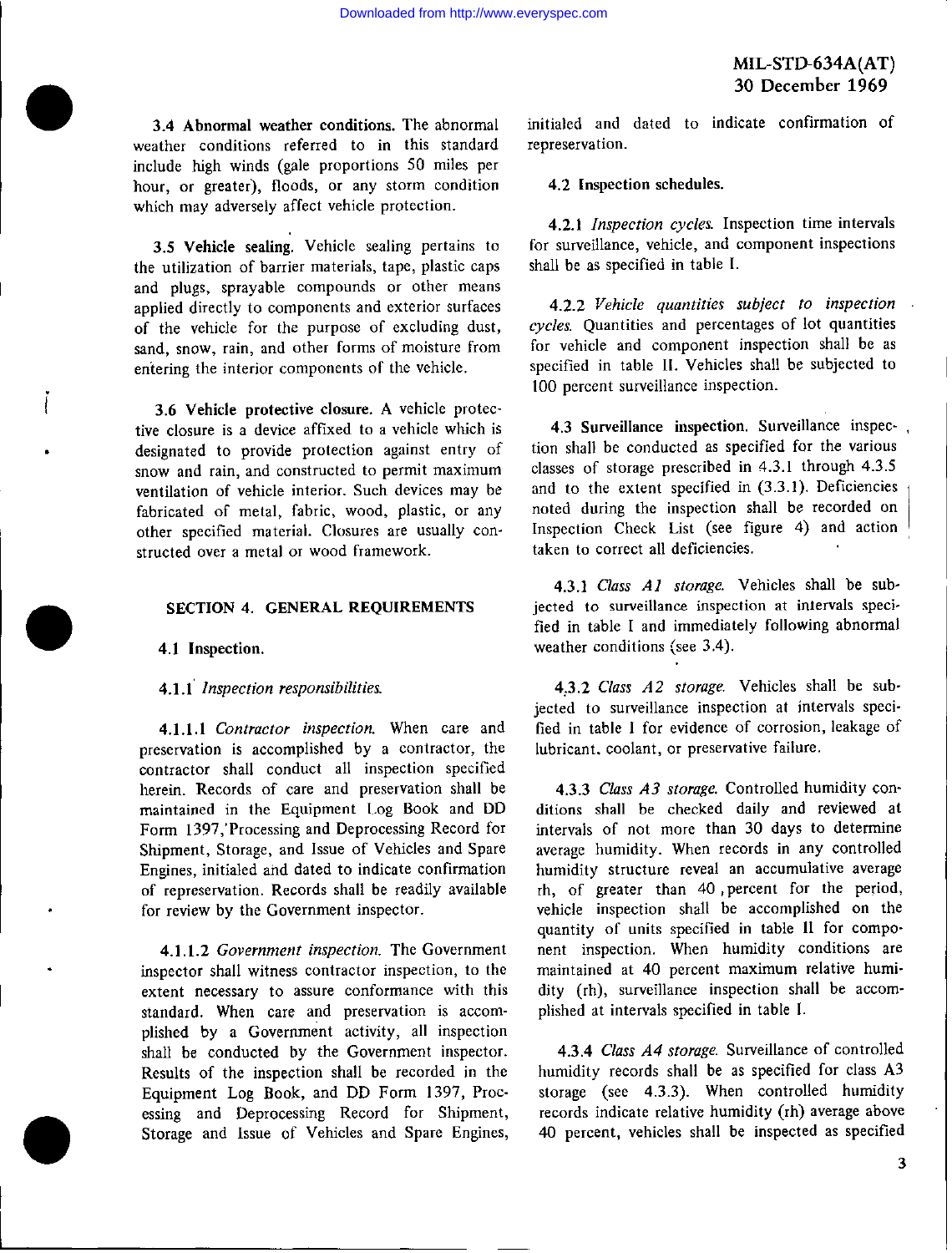#### $ML$ -STD-634A(AT) 30 December 1969

TABLE I. Inspection cycles

| Class of                                            | Surveillance                                                                                                                                     | Vehicle                                                                      | Component                 | Controlled Humidity              | Exercising                                                                                           |
|-----------------------------------------------------|--------------------------------------------------------------------------------------------------------------------------------------------------|------------------------------------------------------------------------------|---------------------------|----------------------------------|------------------------------------------------------------------------------------------------------|
| Storage                                             | Inspection                                                                                                                                       | Inspection <sup>1</sup>                                                      | Inspection                | Record Check                     | Check                                                                                                |
| Αl<br>A2<br>A3<br>A4<br>B1<br>B2<br>B3<br><b>B4</b> | $1$ Mo. <sup>2</sup><br>3 Mo.<br>6 Mo. <sup>2</sup><br>$3 \text{ Mo}^2$<br>$1 \text{ Mo.}^2$<br>3 Mo.<br>$3 \text{ Mo.}^2$<br>1 Mo. <sup>2</sup> | 6 Mo.<br>12 Mo.<br>18 Mo.<br>18 Mo.<br>$6$ Mo.<br>12 Mo.<br>18 Mo.<br>18 Mo. | See<br>−<br>yderser<br>Ů, | Daily<br>Daily<br>Daily<br>Daily | Each Exercising Period<br>Each Exercising Period<br>Each Exercising Period<br>Each Exercising Period |

<sup>1</sup>Extend inspection cycles in accordance with conditions established in paragraph  $4.6.1.1$ .

<sup>2</sup>Immediately following adverse weather conditions, vehicles in Class A1, A4, B1, and B4 storage shall be surveillance inspected. Immediately following power failure, controlled humidity units for Class A3, A4, B3, and B4 storage shall be inspected to assure proper operation.

\*Controlled humidity record check not applicable.

TABLE II. Care and preservation inspection

| Lot Size* | + Surveillance<br>Inspection | Vehicle<br>Inspection**                         | Component<br>Inspection                                                                                   |
|-----------|------------------------------|-------------------------------------------------|-----------------------------------------------------------------------------------------------------------|
| $1-100$   | 100 Percent                  | 10 Percent                                      | 3 Vehicles                                                                                                |
| 101-250   | 100 Percent                  | 10 Vehicles Plus 8 Percent<br>of all over 100.  | 3 Vehicles                                                                                                |
| 251-500   | 100 Percent                  | 22 Vehicles Plus 6 Percent                      | 4 Vehicles                                                                                                |
| 501-1000  | 100 Percent                  | 37 Vehicles Plus 5 Percent<br>of all over 500.  | 6 Vehicles                                                                                                |
| Over 1000 | 100 Percent                  | 62 Vehicles Plus 1 Percent<br>of all over 1000. | 6 Vehicles, plus<br>1 Vehicle for each<br>250 vehicles of major<br>portion thereof, in<br>excess of 1000. |

In computing number of vehicles, all fractions shall be ignored.

for class A3 (see 4.3.3) and the barrier examined for leaks.

4.3.5 Class B1 and B2 storage. Vehicles shall be subjected to surveillance inspection at intervals specified in table I. Any malfunction or deficiency noted shall be recorded on the inspection check list (see figure 4), and brought to the attention of the responsible authority. \*

4.4 Vehicle inspection. Vehicles selected for inspection shall not be operated prior to accomplishment of inspection. The quantity of vehicles selected for inspection shall be as specified in table II, and shall be accomplished at time intervals

specified in table I. No vehicle shall be selected for subsequent reinspection until all vehicles in the lot have been inspected. Inspection shall encompass the degree and extent of examination specified in 3.3.2.

4.5 Component inspection. Component inspection shall be accomplished immediately after vehicle inspection (see 4.4) when stages of corrosion  $2, 3,$ or 4 (see table III) are found on internal parts of the components. Samples for component inspection shall be in the quantities specified in table II and shall be representative of the greater degree of corrosion. Component inspection shall consist of the examination specified in 3.3.3 and 4.5.1 through  $4.5.1.22.$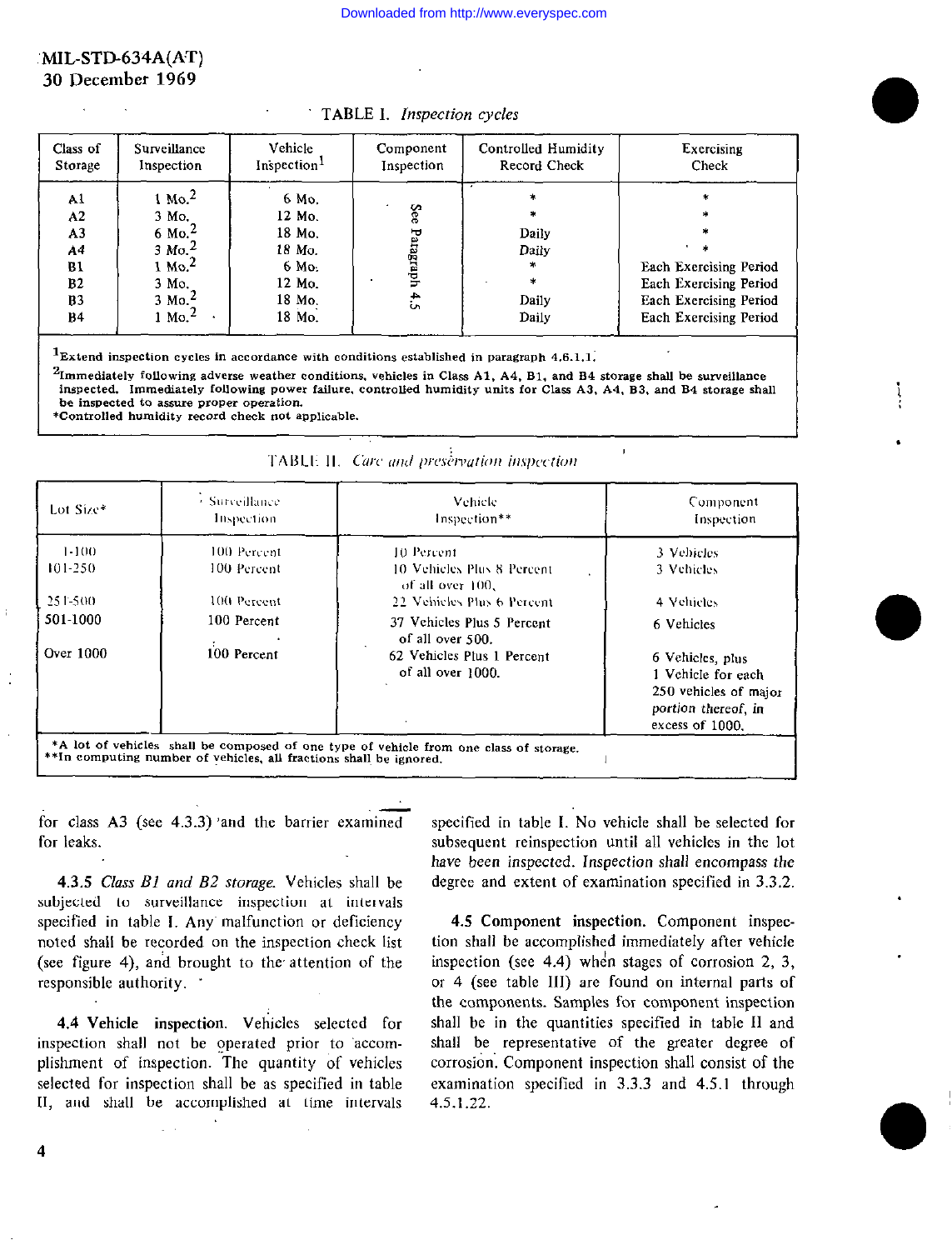| こうしょう ちょうしょう                                            |  |
|---------------------------------------------------------|--|
| an ana activ.                                           |  |
|                                                         |  |
|                                                         |  |
|                                                         |  |
|                                                         |  |
| eminology, stages of corrosion and acti                 |  |
|                                                         |  |
| TARIE III Definiti<br>المحالفة المقاطعة المتساعدات<br>⋾ |  |

**I**

**1'**

**I**

|                         |                                                                                                                                                                                                                                                        |                                                                                            | Corrective Action                                                                                              |                                                                                                               |                                                                                                                                                                                                                                                                                                    |
|-------------------------|--------------------------------------------------------------------------------------------------------------------------------------------------------------------------------------------------------------------------------------------------------|--------------------------------------------------------------------------------------------|----------------------------------------------------------------------------------------------------------------|---------------------------------------------------------------------------------------------------------------|----------------------------------------------------------------------------------------------------------------------------------------------------------------------------------------------------------------------------------------------------------------------------------------------------|
| Corrosion<br>Stages of  | Description                                                                                                                                                                                                                                            | Surfaces<br>Painted                                                                        | Machined Surfaces<br>(Functional and<br>Nontunctional<br>External                                              | Machined Surfaces<br>(Functional and<br>Nonfunctional<br>Internal                                             | Remarks                                                                                                                                                                                                                                                                                            |
| <b>Stage</b>            | No direct visual evidence<br>Discoloration, staining.<br>other surface damage.<br>of pitting, etching or                                                                                                                                               | does not require<br>This condition<br>immediate<br>corrective<br>action.                   | This condition closs not<br>corrective action other<br>than reprocessing as<br>require immediate<br>necessary. | This condition does not<br>corrective action other<br>than reprocessing as<br>require immediate<br>necessary. | wiping action. Remove corrosion<br>cylinders subjected to functional<br>Use as is, except in the case of<br>by use of crocus cloth.                                                                                                                                                                |
| Stage 2                 | Loose rust, black or white<br>corrosion accompanied by<br>minor etching and pitting<br>of surface. No scale or<br>tight rust.                                                                                                                          | process. Touch<br>up with paint<br>Clean by any<br>as originally<br>applicable<br>applied. | Clean, exercise and<br>reprocess.                                                                              | Exercise, drain lubricants<br>and refill to operation<br>or preservatives, flush<br>level.                    | remove corrosion by use of crocus<br>In the case of cylinders subjected<br>to functional wiping action,<br>$dot{\mathbf{h}}$ .                                                                                                                                                                     |
| S<br>Stage <sup>1</sup> | singly or in combination<br>with etching, pitting or<br>corrosion accompanied<br>more extensive surface<br>Rust, black or white<br>granular condition.<br>damage. Loose or                                                                             | process. Touch<br>up with paint<br>Clean by any<br>as originally<br>applicable<br>applied. | Clean, exercise and<br>reprocess.                                                                              | Exercise, drain lubricants<br>and refill to operation<br>or preservatives, flush<br>level.                    | surfaces that are necessary to effect<br>without reprocess. Does not apply<br>component, but would permit use<br>This condition would have minor<br>a seal against pressurized liquids.<br>electrical or manual, and critical<br>effect on fit or wear of part or<br>to such items as instruments, |
| Stage 4                 | irregular areas of material<br>the point where fit, wear<br>Powered or scaly condi-<br>corrosion progressed to<br>item has been affected.<br>function or life of the<br>removed from surface<br>Rust, black or white<br>tion, with pits or<br>of item. | process. Touch<br>up with paint<br>Clean by any<br>as originally<br>applicable<br>applied. | parts and components<br>Replace or reprocess<br>involved.                                                      | parts and components<br>Replace or reprocess<br>involved.                                                     | This condition will require action<br>as indicated.                                                                                                                                                                                                                                                |

## MIL-STD-634A( 30 December 1969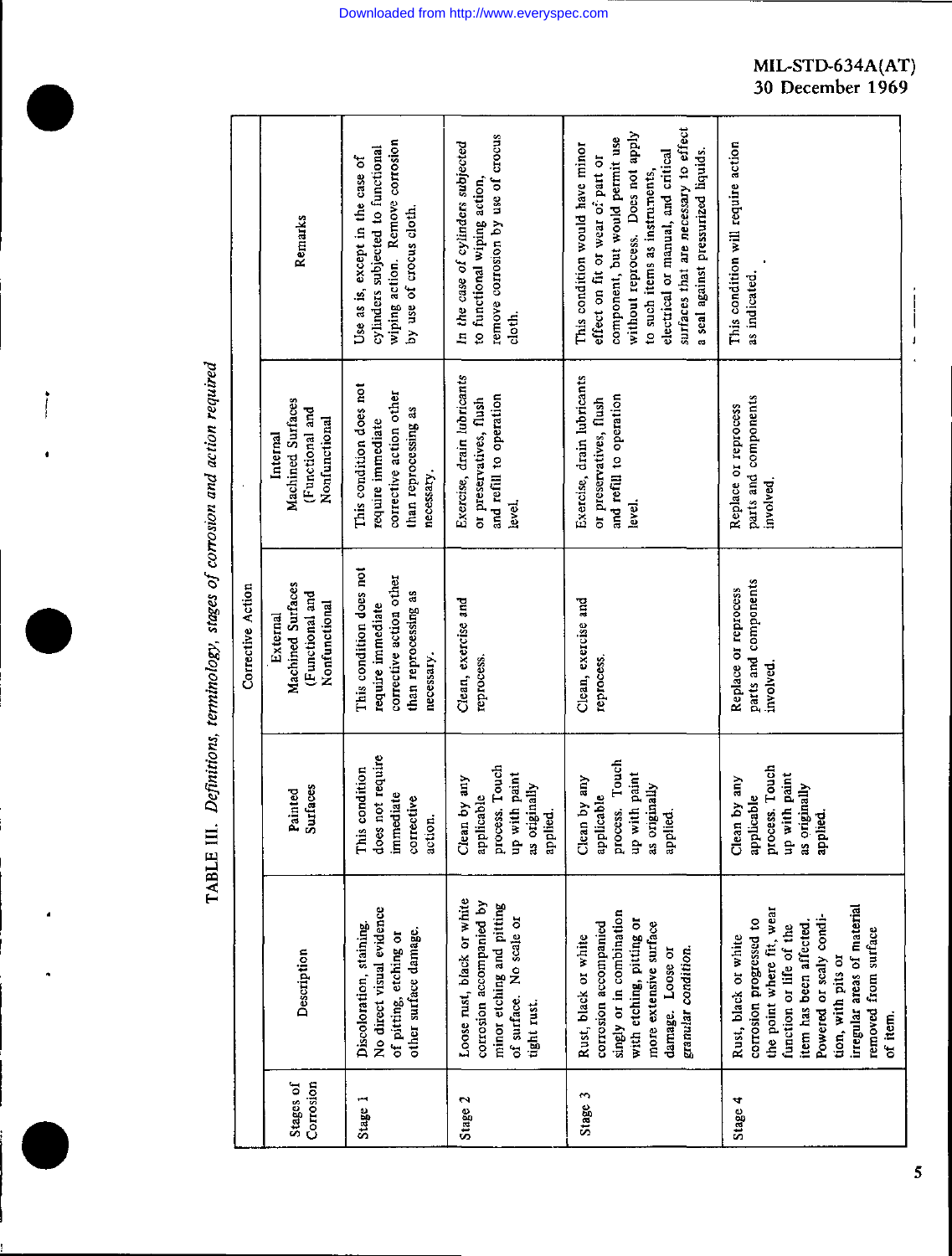### $MIL-STD-634A(AT)$ 30 December 1969

4.5.1 *Disassembly for component inspection. No vehicle* shall be selected for disassembly (see 3.3.3) which has been operated subsequent to last represervation. Disassembly shall be as specified in 4,5.1,1 through 4.5.1.23.3, and as necessary to determine the extent of deterioration and presence of corrosion. Deprocessing and cleaning shall be limited to the extent necessary to permit examination of all critical areas of the parts being inspected. Evidence of corrosion in the form of deposits, discoloration, etching, and pitting shall not be removed until inspection and evaluation is completed and disposition determined. Thorough examination shall be made of all drained oils and preservatives for the presence of water, biological, microbial or organic activity. When contamination is found, disassembly shall be extended, as necessary, to determine the effects of such contamination.

4.5.1.1 *Engines* Engines shall be disassembled to permit examination of cylinder walls, pistons, valves, vilve springs, rocker arms, camshafts, camshaft journals, connecting rods, gears, governors, manifolds and water pump.

4.5.1.2 *Fuel system.* Fuel injector system, fuel pumps, carburetor, and filters shall be examined for biological, microbial, or organic activity. Any contamination found shall be flushed and cleaned to remove all evidence of corrosion or contamination.

4.5,1.3 *Auxiliary engine.* Auxiliary engines shall be disassembled to permit examination of components specified in 4.5.1.1.

4.5.1.4 *Transmissions*. Transmission covers and plates shall be removed, and visual examination made of gears, shafts, collars, bearings, etc., to determine presence of corrosion. Complete disas. sembly shall be accomplished when examination indicates presence of internal corrosion.

4.5.1.5 *Differentials.* Differentials shall be drained and all access plates removed for examina. tion of interior. Evidence of internal corrosion shall require further disassembly to determine extent and degree of corrosion.

4.5.1.6 *Final drives and axle housing, One* final drive and one axle housing from each vehicle shall gear, shaft, and bearing surfaces. be disassembled to the extent necessary to examine

4.S. 1.7 *Road wheels and support rollers.* One road wheel and one support roller shall be removed from each vehicle. When visual examination indi. cates the presence of internal corrosion, complete disassembly shall. be accomplished to facilitate thorough inspection of all components.

4.5.1.8 *Turret races.* Prior to removal of turret from the vehicle, turret shall be rotated in each direction and hand effort checks recorded at 90<sup>0</sup>, 180°, 270°, and 360°; or at maximum distances characteristic to the design of the vehicle, as applicable, to determine any malfunction which might be due to corrosion.. Partial internal inspection can be made by removal of access plugs. Turrets shall be removed from vehicle and races examined. Complete disassembly shall be accomplished when examination indicates the presence of corrosion.

4.5.1.9 *Winch assemblies, gear cases and chain drives, Covers, access* plates of gear cases, chain drives and winch assemblies shall be removed to facilitate examination of. components. Evidence of corrosion shall require further disassembly to determine extent and degree of corrosion.

4.5.1.10 *Air compressors.* Except where the air compressor lubricating system is integral with the engine lubricating system the compressors shall be drained, and oil examined. When examination indicates the presence of water, biological, microbial, or organic activity, disassembly shall be extended, as necessary, to determine effects of such contamination.

4.5.1.11 *Fuel tanks, vehicle.* Interior of fuel tank shall be examined to determine evidence of corrosion, with particular attention given to weld, and adjacent areas. Equipment shown in figure 1, or similar inspection devices may be used for this examination. Residual fuel or fuel preservative mixture shall be examined for evidence of moisture, gumming, biological, microbial, or organic activity.

4.5.1.12 *Cooling systems.* Liquid cooling systems, including radiator cores, hot water heaters, water reservoirs, and related connecting tubes,

 $\bullet$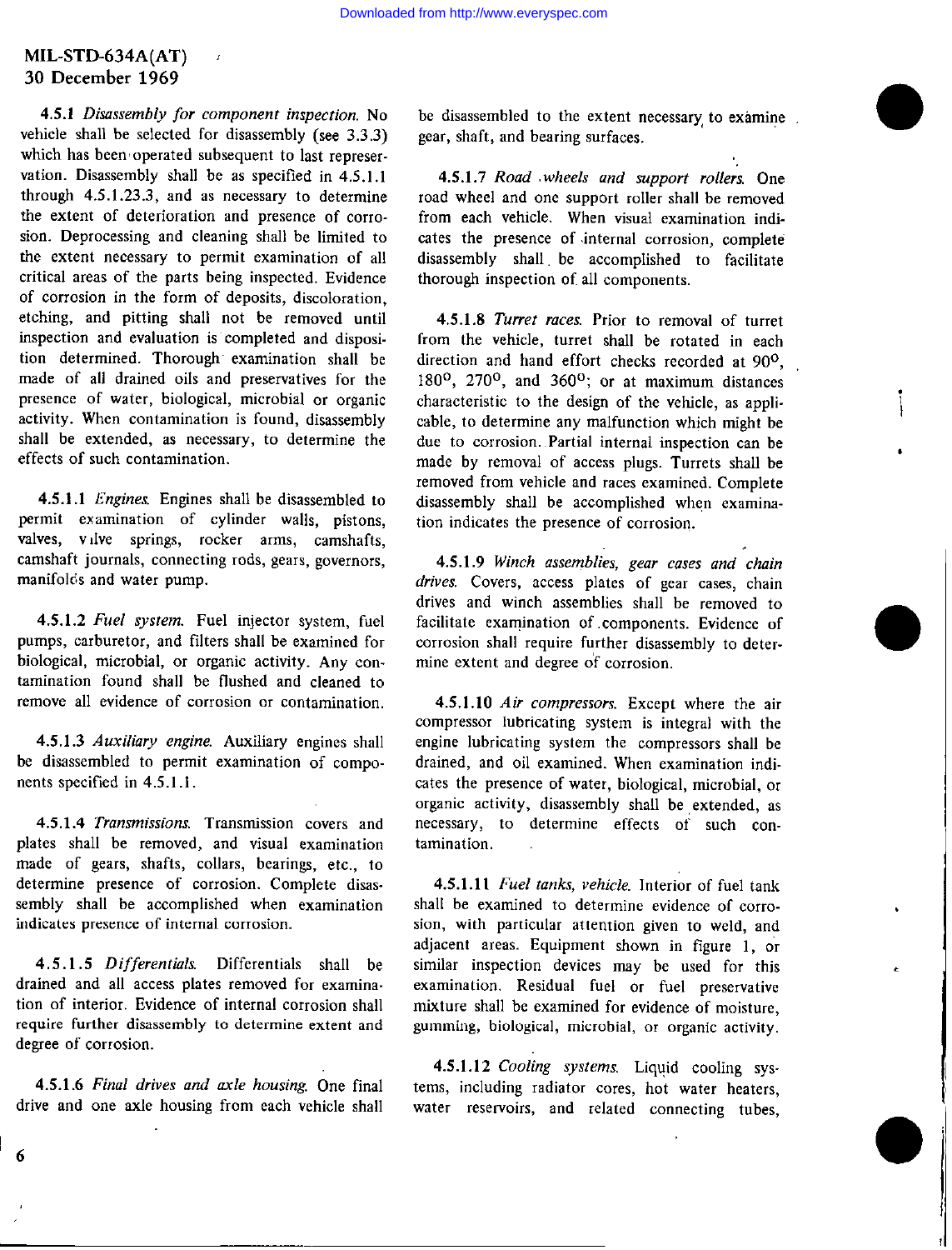,..

,.

.. .,. :..

 $\overline{2}$ .,

> ., , ,-

,,

.:

rubber hose, and pumps, shall be examined for leaks and inspected internally to the extent possible for corrosion and evidence of pollution with engine oils or lubricants. Rubber components shall be examined for ozone deterioration.

4.5.1.13 *Electrical systems.* Switch boxes, relays, control boxes, junction boxes, and all other functional electrical components shall be disassembled to the extent necessary to determine the presence and extent of corrosion and deterioration.

4.5,1.14 *Ignition system.* Ammeter, starting switch, coil, distributor and distributor shaft shall be inspected, or disassembled to the extent necessary to determine the presence of corrosion. Wires shall be examined for checks, cracks, broken or frayed loom.

4.5.1.15 *Hydraulic systems.* Hydraulic components such as pumps, motors, valves, pistons, and connections shall be removed *from* vehicle to facilitate examination of interior surfaces. When removal of hydraulic components indicates the presence of corrosion, further disassembly shall be conducted to determine extent of corrosion. Hydraulic fluids shall be examined for moisture, discoloration, gelling, and foreign contaminants.

4.5.1.16 *Cannon and mount.* Cannon mount sbail be removed from the turret, and cannon from the mount. Counterbalance assembly shall be disconnected. The breech mechanism and percussion and firing mechanism shall be disassembled and cleaned for inspection. Obturator gas-check pad, obturator rings, and disk shall be cleaned for inspection and assembly shall be visually examined for the presence of powder fouling at interrupted threads. All exposed unpainted surfaces of the mount, trunnion caps, and bearings shall be cleaned for inspection.

4,5.1.17 *Recoil mechanism* Hydro-spring recoil mechanism or cylinders and replenishers shall be disassembled.

*4.5.1.18 Equi/ibmtor cylinders.* Equilibrator gas and oil operated cylinders shall be disassembled and cleaned for inspection.

**c** 4.5.1.19 *Elevating mechanism and cylinders.*

Manual and manual electric, or hydraulic mechanisms shall be disassembled and cleaned for inspection. Elevating cylinders shall be disassembled and cleaned for inspection.

4.5.1.20 *Cupolas*. Cupolas shall be removed from vehicle and cupola race disassembled.

4.5.1.21 *Fire extinguishers.* Fire extinguishers shall be removed and inspected for corrosion, damaged controls and broken seals. Inspection shall also be made to assure that fire extinguishers have a minimum of 90 percent of the rated charge.

4.5.1.22 *Misce/funeous disassembly. In* addition to disassembly specified in 4.5.1 through 4.5.1.23.9, covers, caps, and inspection plates shall be removed to facilitate and accomplish thorough inspection of other suspect areas of the vehicle components not otherwise specifically covered in this standard.

#### 4.5.1.23 *Fire control itemx*

*4.5.1 .23,1 Computing sights.* All controls of computing sights shall be operated to maximum limits to discover *any* malfunction which might be due to corrosion. Inspection covers and plugs shall be removed to examine gears, drive band, and bearings. Complete disassembly shall be accom. plished only when examination indicates the presence of internal corrosion.

4.5,1 .23.2 *Oil gears.* Oil gears shall be removed from vehicle. Oil shall be drained and covers removed for examination. Complete disassembly shall be accomplished only when examination indicates the presence of internal corrosion.

4.5.1 .23,3 *Drive controller.* Drive controller shall be removed from vehicle, and cover shall be re. moved to permit examination of interior.

4.5,1 .23.4 *Dcsiccatorx* Indicating desiccators shall be examined for effectiveness of desiccant.

4.5.1 .23,5 *Ballistic computer.* Ballistic computer shall be examined for broken windows. Controls shall be operated to maximum limits. Ammunition selector handle and superelevation hand crank shall return to original position when released. Top cover shall be removed and interior examined.

7

●

 $\overline{\phantom{a}}$ 

I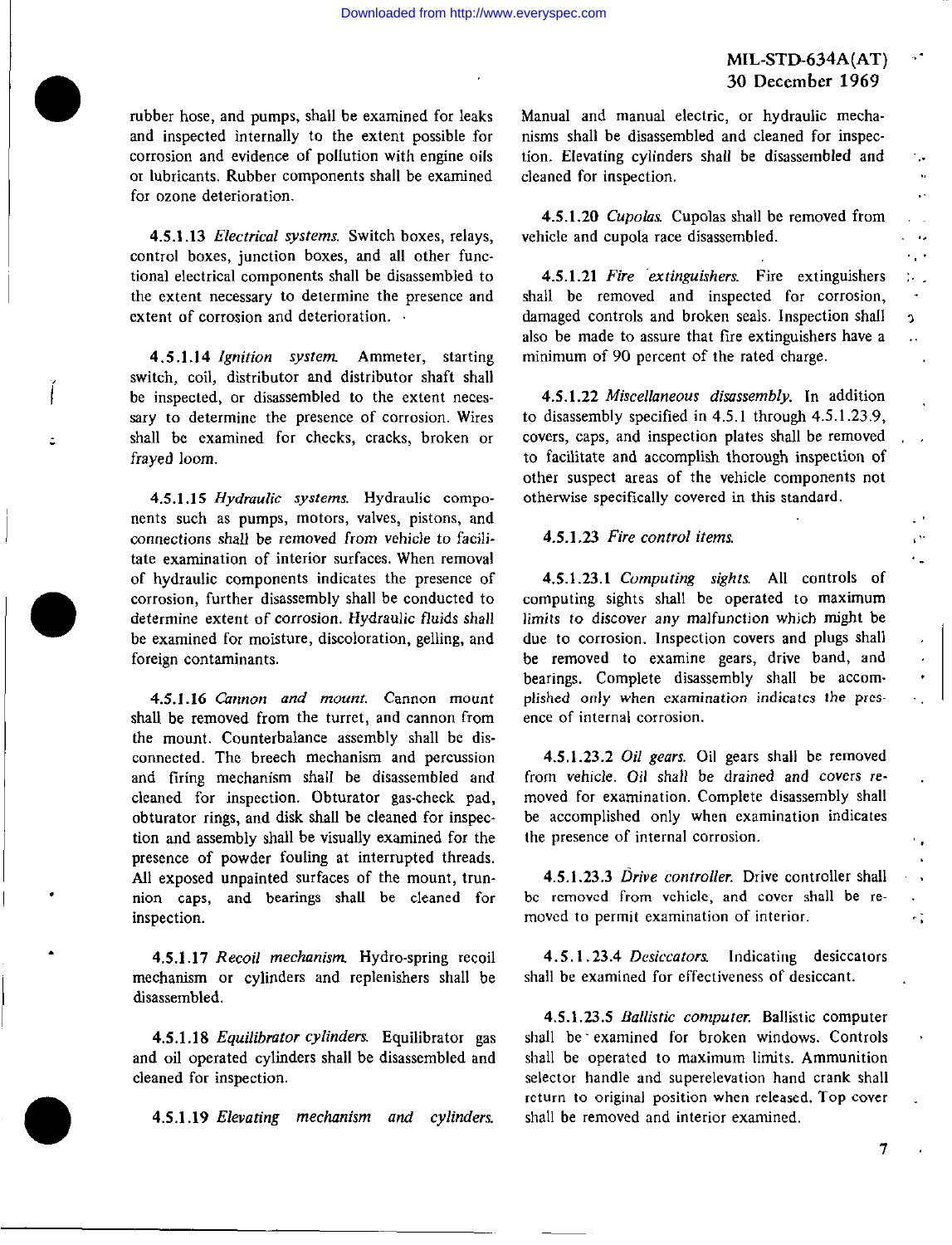### MIL-STD-634A(AT) 30 December 1969

4.5,1 .23.6 *Azimuth indicator.* Azimuth indicator shall be examined for broken windows and corrosion. Both pointers shall be placed in coincidence, and resetter knob depressed. When knob is rotated, pointers shall *move* together, When knob is released it shall return from depressed position.

4.5,1 .23.7 *Telescope mounts.* All controls shall be inspected for freedom of movement. Control locks shall be inspected to determine that movements are secured when control locks are applied,

4.5.1,23.8 *Ballistic drive and elevation quadmnt.* Ballistic drive and elevation quadrant shall be inspected for corrosion or failure of optical components.

4.5.1 .23.9 *Range finder* Range finder shall be inspected as follows: observe the sky separately through the right and left eyepiece. Examine for existence of foreign matter, or any condition which obscures or detracts from the field of vision. Do not backsight or shadow. Haze on filters, or a yellowish tinge in the field of vision of the right or left eyepiece will not be cause for rejection. Examine for illumination of sighting reticle scales and stereo. scopic patterns. Operating knobs shall be rotated to determine that movements are smooth and even, and traverse the full range as indicated by observing readings on the corresponding graduated scales. When faulty operation or deterioration of electrical, optical, or mechanical systems is determined, range finder shall be removed from vehicle. Top cover shall be removed from range finder and inspected for additional deterioration. Main and auxiliary boresight assemblies shall be removed, and the springs inspected for corrosion.

4.6 Evaluation of inspection. A determination of the extent of corrosion, deterioration and damage shall be made and included in the inspection report, to provide a basis for determining disposition (see 4.6. 1). Stages of corrosion (see table HI) shall be determined with relation to the area affected. Only that corrosion which is found on functional or mating surfaces shall be considered as a basis for rejection or rework of the component. Corrosion found on other surfaces shall be considered as a basis for additional cleaning and reprocessing, During evaluation, condition and presence of preservative compounds and coatings shall be noted. To.

tion intervals, inspection report shall include infor provide a basis for determining extension of inspecmation to indicate whether preservative, and other protective materials and processes are in satisfactory or unsatisfactory *condition, Condition* of preservative films as indicated below, shall be entered on inspection report:

●

,.

1. Condition good, no contamination, remaining film thickness . (as applied) (reduced).

2. Condition failing, contaminated with moisture or dirt, remaining film thickness - (as applied) (reduced) (depleted).

4.6.1 *Disposition of vehicles.*

1. When inspection reveals the presence of corrosion, evaluation of the stage of corrosion and corrective action shall be taken as indicated in 4.6 and table 111,

2. When stage 4 corrosion (see table III) is present, disposition or corrective action shall be based on evaluation of function tests, such as engine stall and similar test and operational test results. Such tests shall be performed on the items in an "as found" condition, and in accordance with applicable technical manuals.

 $3.$  When results of functional and operation tests disclose malfunction, and further evaluation assures that malfunction is the result of corrosion that cannot be corrected by normal care and preser. vation action, a request for disposition, accompanied with complete details, shall be forwarded to the activity responsible for the vehicle.

4.6.1.1 *Nondeteriomted vehicles.* When, as a result of vehicle inspection, it is found that corrosion is not present and all preservative materials are satisfactory for continued protection, exercising and represervation of vehicles in class A (dormant) storage shall be waived. Vehicles shall be reinspected at three month intervals until it is determined that the limit of preservation effectiveness has been reached. Inspection cycles (see table I), shall be extended to correspond to the results of vehicle's inspection. Extended cycles shall apply only when storage conditions remain unchanged. No vehicle shall be selected for subsequent reinspection until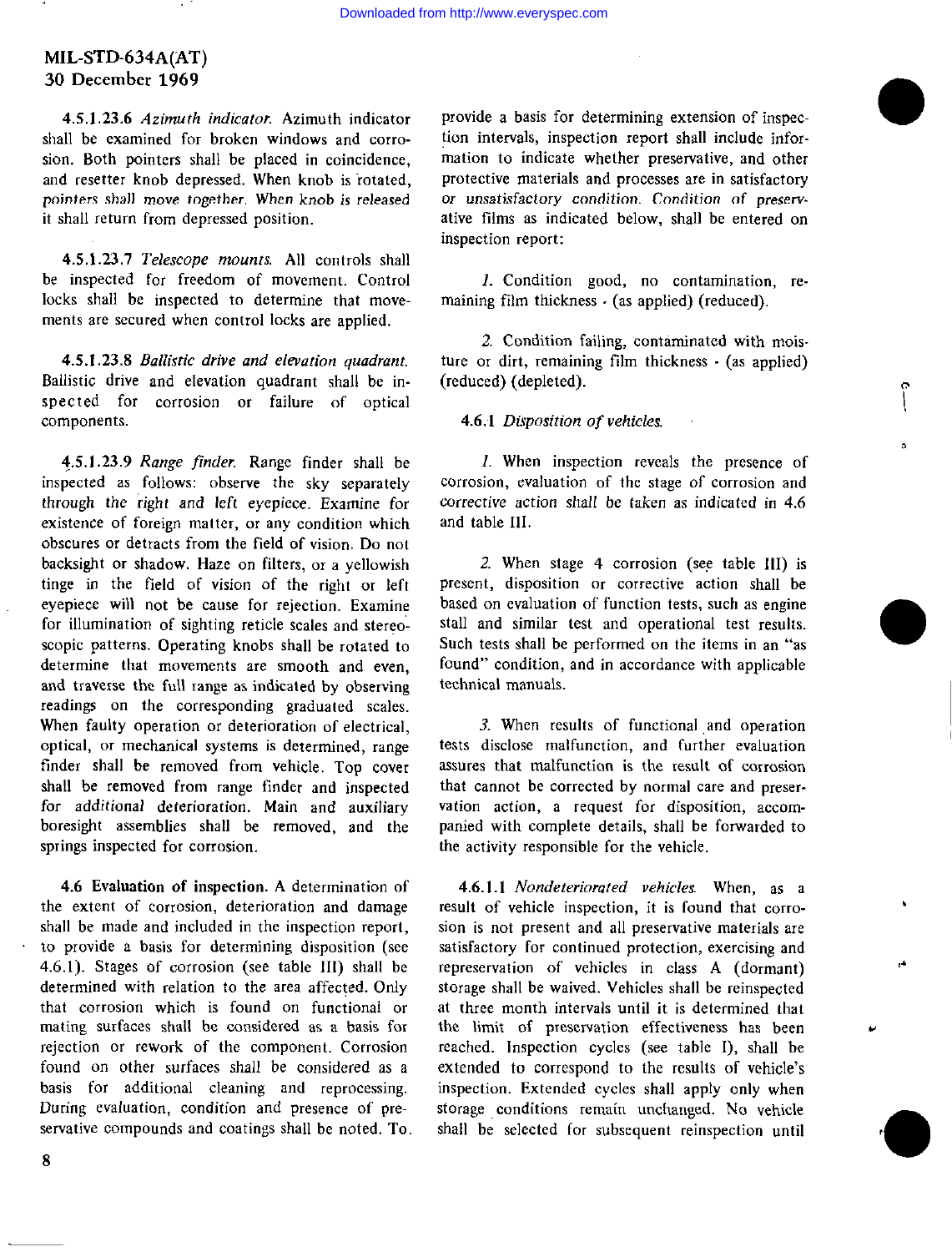all vehicles in the lot have been inspected. When it is determined that the limit of preservation effectiveness has been reached, the interval covered between initial preservation and subsequent represervation shall be established as the continuing exercising and represervation cycle for that installa. tion. Exercising and represervation cycles shall be reported to the responsible officer in charge. All reports shall cite the established exercising and reprocessing cycle,

#### 4.6.2 Preoiling of engines,

i

 $\Delta$ 

●

 $\overline{\phantom{a}}$ 

4.6.2.1 *Spark ignition.* When inspection specified in 4.4 indicates tbe presence of dry cylinder walls, or stage 2 or 3 corrosion (see table III), engines shall be preoiled before normal represervation operation. Spark plugs shall be removed and two ounces of lubricating oil, conforming to W-L-8OO, shall be atomized sprayed into each cylinder. Equipment shown in figures 2 and 3 has proved satisfactory for this operation. After interval of 15 minutes, engine shall be rotated with starter for 30 seconds. Spark plugs shall then be reinstalled.

4.6.2.2 *Compression ignition*. Preoiling of compression ignition engines shall be accomplished as specified for spark ignition engines, (see  $4.6.2.1$ ), except that application of preservative oil shall be accomplished through injector ports, or by direct application to top of piston perimeters and upper surfaces of cylinder walls when disassembled.

4.6.3 *Hydraulic systems.* When inspection specified in 4,5.1,15 indicates contaminated or discolored hydraulic fluid, and indication of various stages of corrosion or deterioration of component parts, standard and corroded metallic and nonmetallic parts shall be thoroughly cleaned. Components corroded or deteriorated to the extent that would affect the operational ability shall be replaced. Hydraulic system shall be completely purged and flushed with operational fluid.

4.6.4 *Fuel tanks. When* inspection specified in 4.S. 1.11 indicates contamination of residual fuel or preservative, caused by biological, microbial or organic activity, the tank shall be completely drained, flushed and cleaned to remove all evidence of corrosion or contamination. When protective

interior coating of steel tank has been damaged, the damaged coating shall be restored to meet original specification requirements.

4.6.5 *Winch assemblies and related components, When* winch components are inspected as specified in 4.5.1.9, and indicate evidence of corrosion, the affected components shall be disassembled to the extent necessary, and thoroughly cleaned and inspected to determine if functional capabilities are impaired, requiring replacement. The winch and associated parts shall be reassembled, lubricated and functionally tested to assure operational capabilities prior to represewing.

*4.6.6 Transmissions, differentials, fhzl drives and axle housings.* When inspection specified in 4.5.1.4, 4.5.1.5, and 4.5.1,6 denotes a degree of corrosion on the internal functional parts, that upon removal will not impair the operational capabilities of the assembly, the following remedial action shall be accomplished:

(a) Completely drain oils and lubricants from assembly.

*(b)* Thoroughly clean and flush contaminants from cases and housings.

 $(c)$  Remove rust and corrosion from affected parts. Disassemble as necessary to accomplish rust and corrosion removal.

*(d)* Inspect rehabilitated components to reaffirm usability and upon reassembly fill with operational oils and functional test to acceptance specification requirements.

Components classified as deteriorated to a stage 4 corrosion condition (see table III), and after func. tional testing reveal the assembly to be functionally inoperable, shall be listed rework. Pertinent detailed information explaining condition shall accompany request for disposition to appropriate authorities.

*4.6.7 Natural and synthetic rubber component* Rubber components such as boots, air tubes, hose and seals shall be examined for deterioration that would impair its intended operational capabilities. Rubber components classified unserviceable shall be replaced,

9

 $\overline{1}$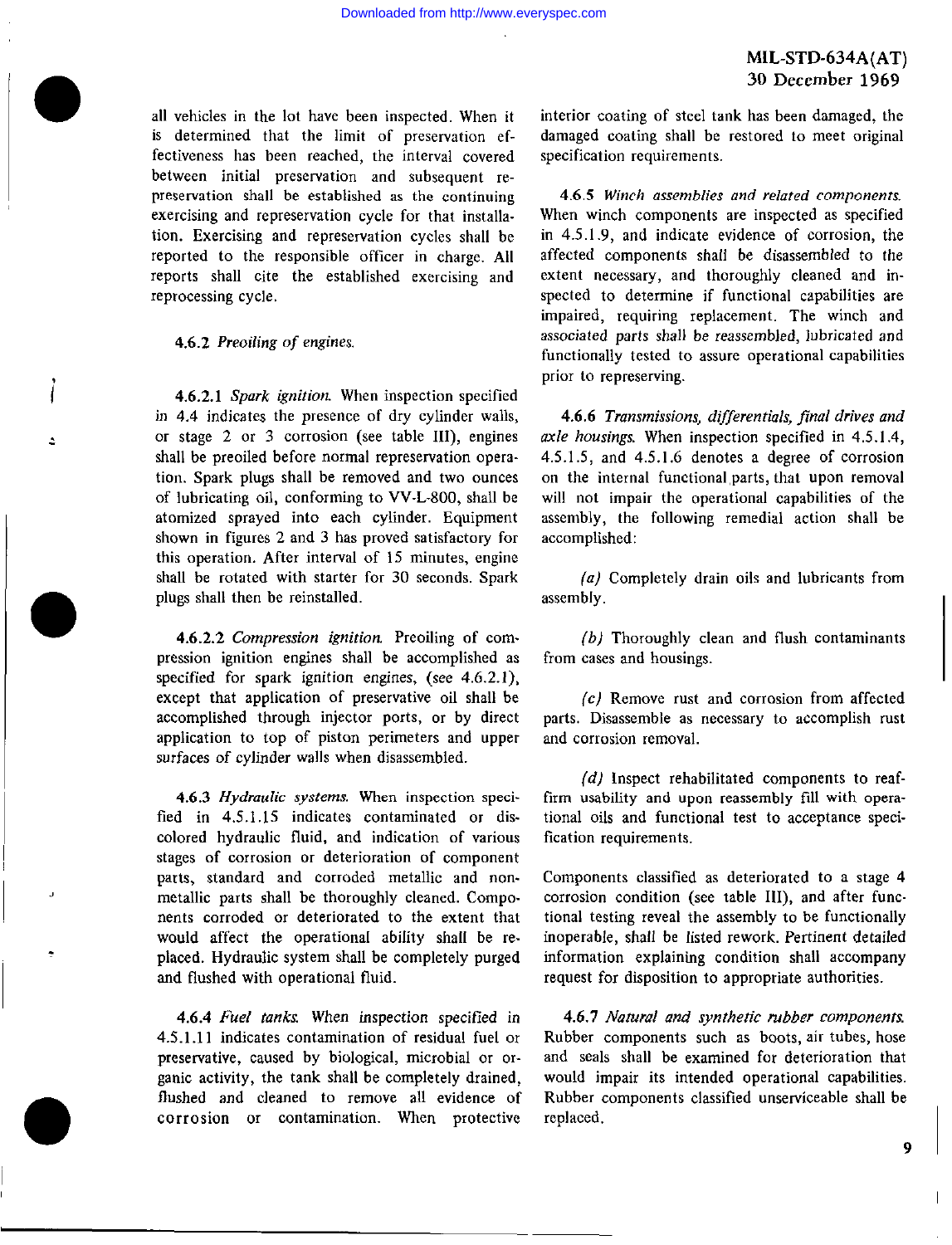#### $ML-STD-634A(AT)$ 30 December 1969

4.6.8 Turret and cupolas races. When inspection specified in  $4.5.1.8$  and  $4.5.1.20$  indicate various stages of corrosion, races and bearings shall be thoroughly cleaned and inspected to determine if functional capabilities are impaired. Corroded races and bearings shall be repaired or replaced.

4.6.9 Cannon and mount, recoil mechanism, *equilibrator cylinders, elevating mechanism and* cylinders. When inspection in  $4.5.1.16$ ,  $4.5.1.17$ , 4.5.1.18. and  $4.5.1.19$  indicate various stages of corrosion or deterioration of component parts, corroded parts shall be thoroughly cleaned. Components corroded or deteriorated to the extent that would affect the operational ability shall be replaced. When inspection indicates contaminated or discolored hydraulic fluid, hydraulic units shall be completely purged and flushed with operational fluid.

4.6.10 Fire control items. When inspection in  $4.5.1.23.1$  through  $4.5.1.23.9$  indicate various stages of corrosion of component parts, corroded parts shall be thoroughly cleaned. Components corroded to the extent that would affect the operational ability shall be replaced.

4.7 Represervation inspection. Represervation inspection shall be conducted during and after represervation of vehicles, cannon and mount, and fire control items. Inspection shall consist of all examinations and tests specified in the military specification specific to the vehicle.

4.8 Material inspection. Except for materials which have been Government inspected at the source, all materials to be used in represerving vehicles shall be inspected in accordance with the material specification; or certified inspection and laboratory test reports shall be furnished which show that material, as furnished, conforms to the detailed specification.

4.8.1 Exercising. Vehicles in class A (dormant) storage shall be exercised in accordance with method I (see  $4.8.1.1$ ) at time of represervation. Vehicles in class  $B$  (active) storage shall be exercised in accordance with method I or II (see  $4.8.1.2$ ) at intervals shown in table IV.

4.8.1.1 Method I. Except as otherwise specified herein, exercising shall consist of operation of the engine and when applicable auxiliary engine, and functioning of all powered components not disassembled for storage, traversing of the turret, elevation and movement of the cannon tube in and out of battery, and movement of the vehicle under its  $\frac{1}{2}$ own power through all gears and ranges. When vehicles are stored on jacks, blocks, or other means which allow free movement of tracks, exercising as specified above shall be accomplished without moving the vehicle. Auxiliary fuel tanks shall be used for vehicle exercising to avoid the necessity of represerving fuel tanks.

**。** 

\

e

4.8.1.2 Method II. Exercising shall be accomplished by means of power being applied from a source separate from the vehicle to the component being exercised, or by means not requiring operation of the vehicle power plant. Exercising shall consist of rotating engine crankshaft, for not less than 30 seconds, at a speed which will assure distribution of lubricants to all lubrication points which would normally be affected through engine operation. When design permits, transmission shall be placed in drive gear, or other means of effecting transmission lockup shall be utilized to exercise transmission, final drive track, and road wheels. Exercising of vehicles shall be accomplished while vehicle is on jacks, or blocks, or stored in any manner which will permit free movement of tracks.

|  | <b>TABLE IV.</b> Prequency of exercising |  |  |
|--|------------------------------------------|--|--|
|  |                                          |  |  |

 $m \cdot m \cdot m$ 

| Class of<br>storage | Exercising<br>method        | Frequency<br>intervals     |
|---------------------|-----------------------------|----------------------------|
| В1                  | -------------               | 30 Days                    |
|                     |                             | 7 Days                     |
| B <sub>2</sub>      | _ _ _ _ _ _ _ _ _ _ _ _ _ _ | 30 Days                    |
|                     |                             | 7 Days<br><u>.</u>         |
| B3                  | .                           | 180 Davs                   |
| Β4                  | .                           | 30 Days<br><u>.</u><br>N/A |
|                     | . <b>.</b>                  | 30 Days                    |

4.8.2 Represervation. Represervation of vehicle. cannon and mount, and fire control items in class A (dormant) storage shall be accomplished as required by inspection and after exercising.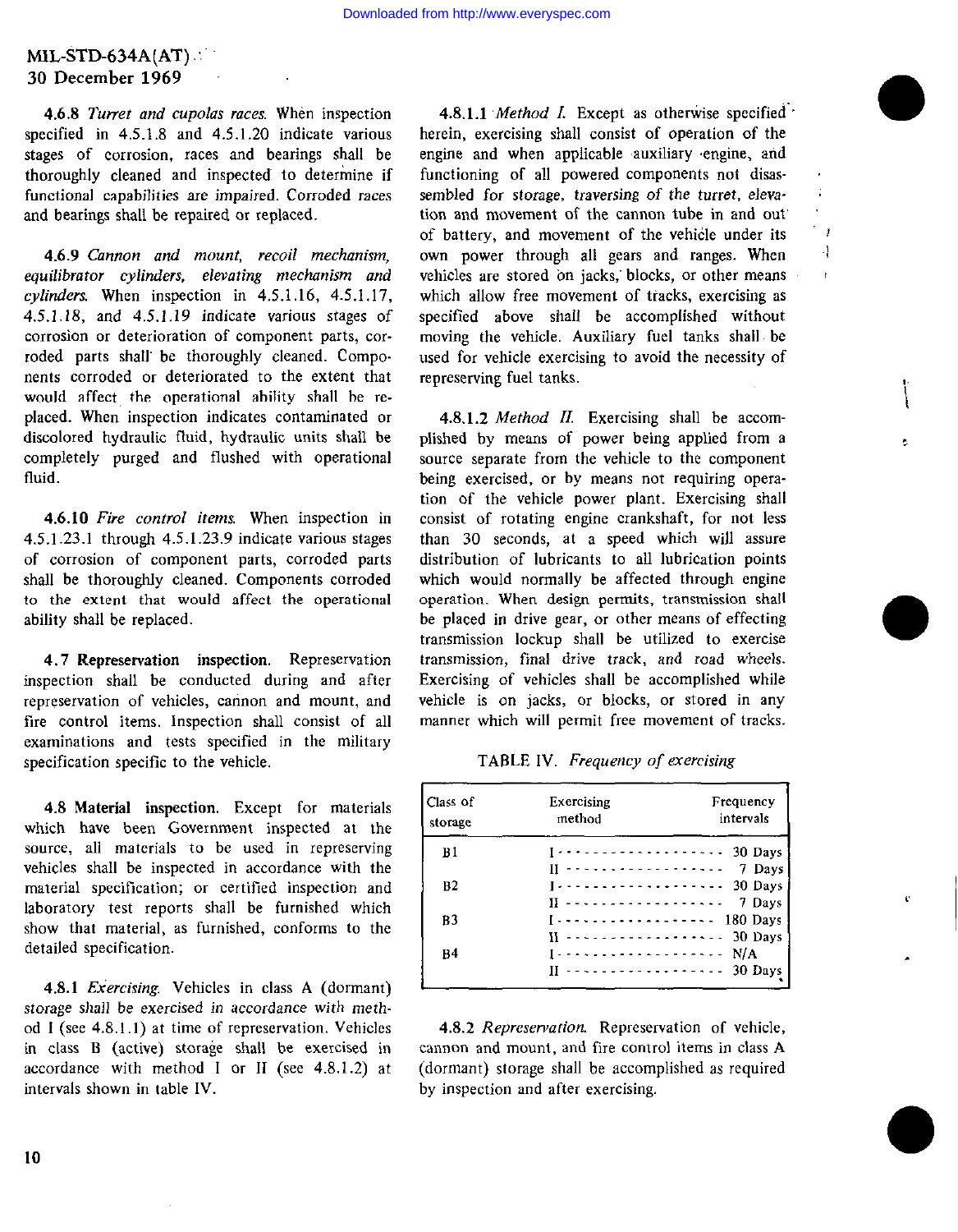MIL-sTD-634A(AT) 30 December 1969

#### SECTION 5. DETAILED REQUIREMENTS

5.1 Application. The detailed requirements of this standard pertain to the inspection, care and preservation of specific vehicles for all classes of storage. Detailed storage requirements for a specific vehicle are provided in the individual preparation for shipment and storage specifications which cover a particular vehicle or associated series of vehicles.

Custodian: Army . AT

 $\mathbb{R}^n$ 

ł

 $\mathbf{L}$ 

**I**

Þ

 $\ddot{z}$ 

Review activities: Army - SM. WC

#### SECTION 6. NOTES

6.1 Ordering data. Procurement document should specify the following:

 $(a)$  Title, number, and date of this standard.

*(b)* Class of storage and method of exercising required (see 1.2).

> Preparing activity: Army - AT

Project No. PACK-A020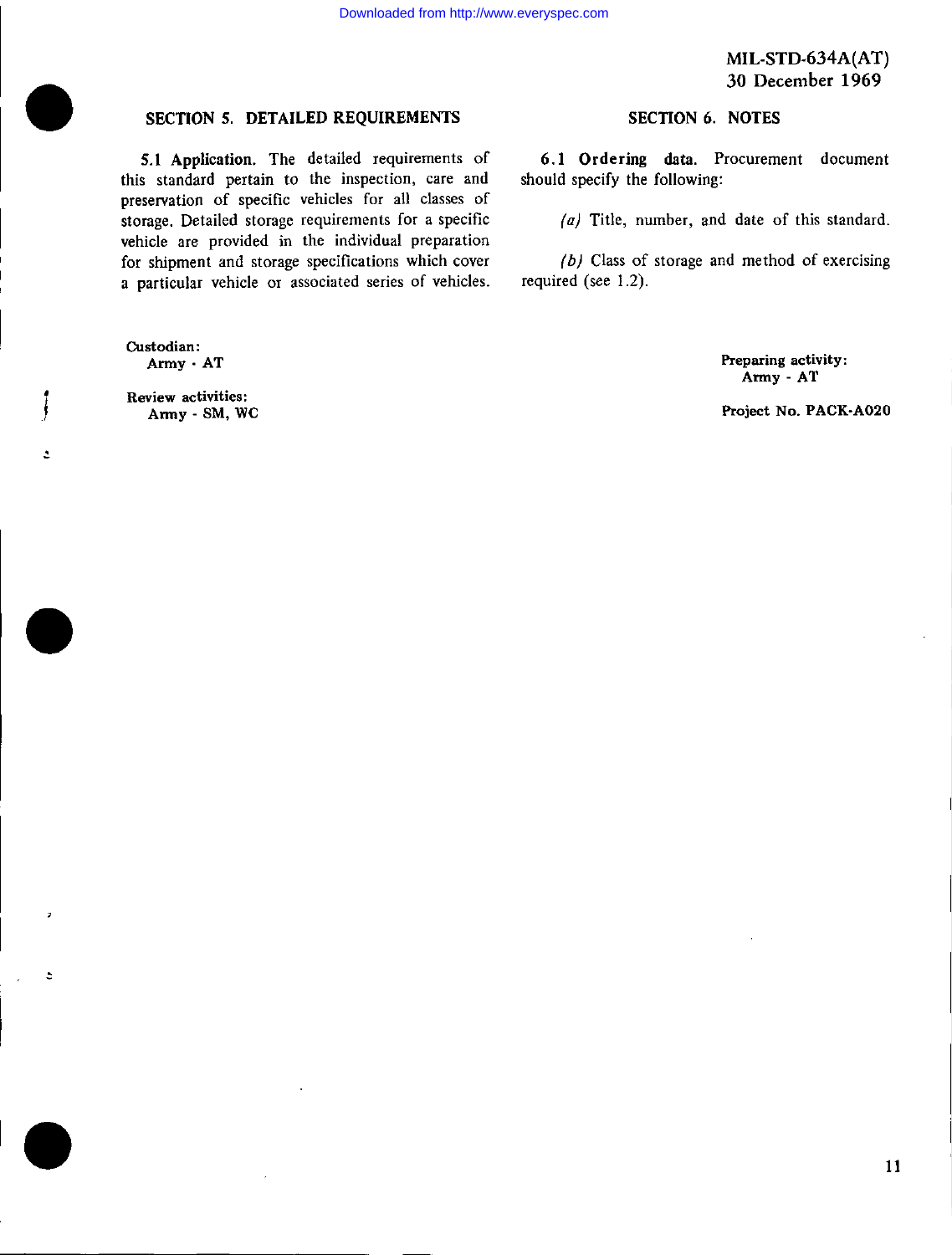# MIL-STD-634A(AT)<br>30 December 1969

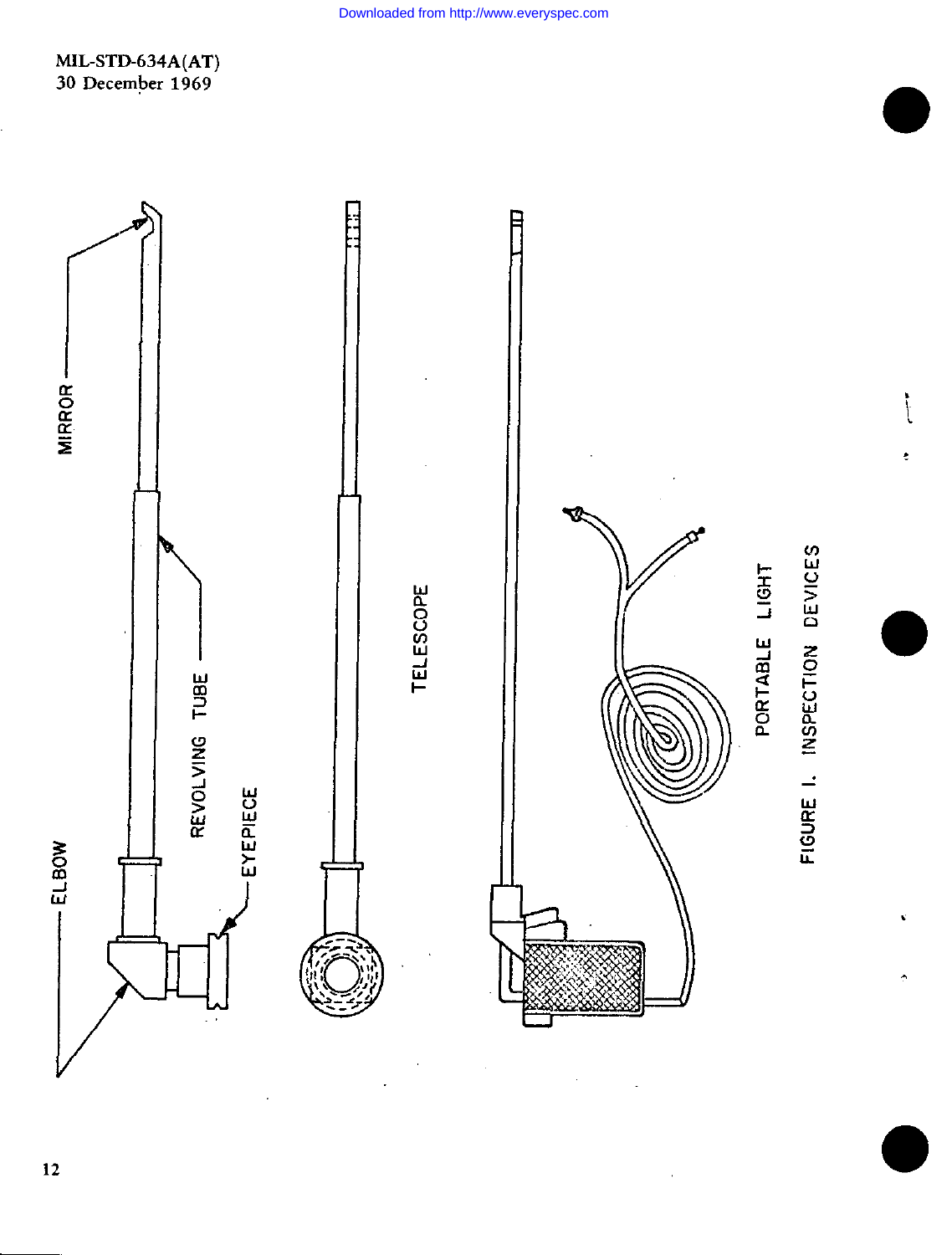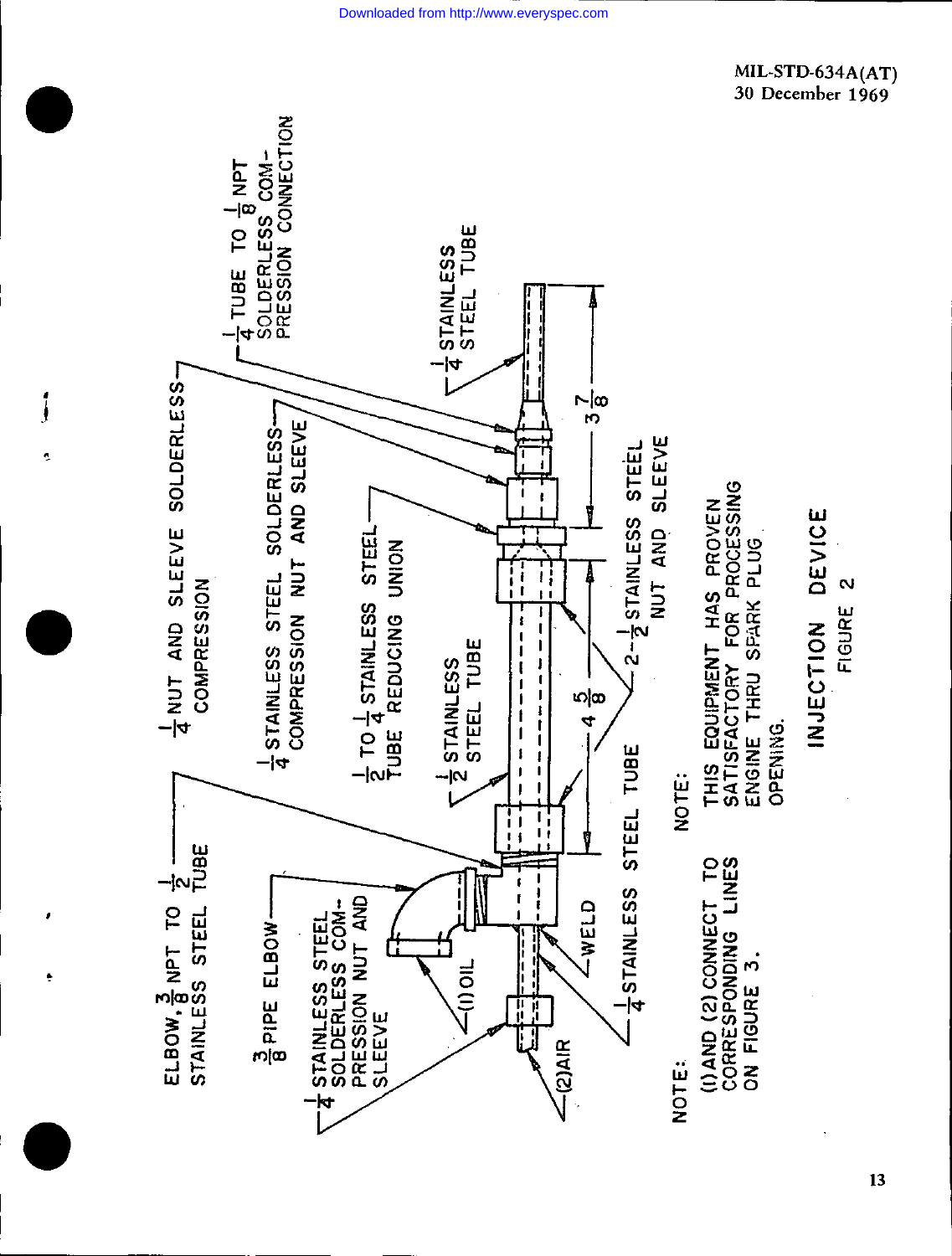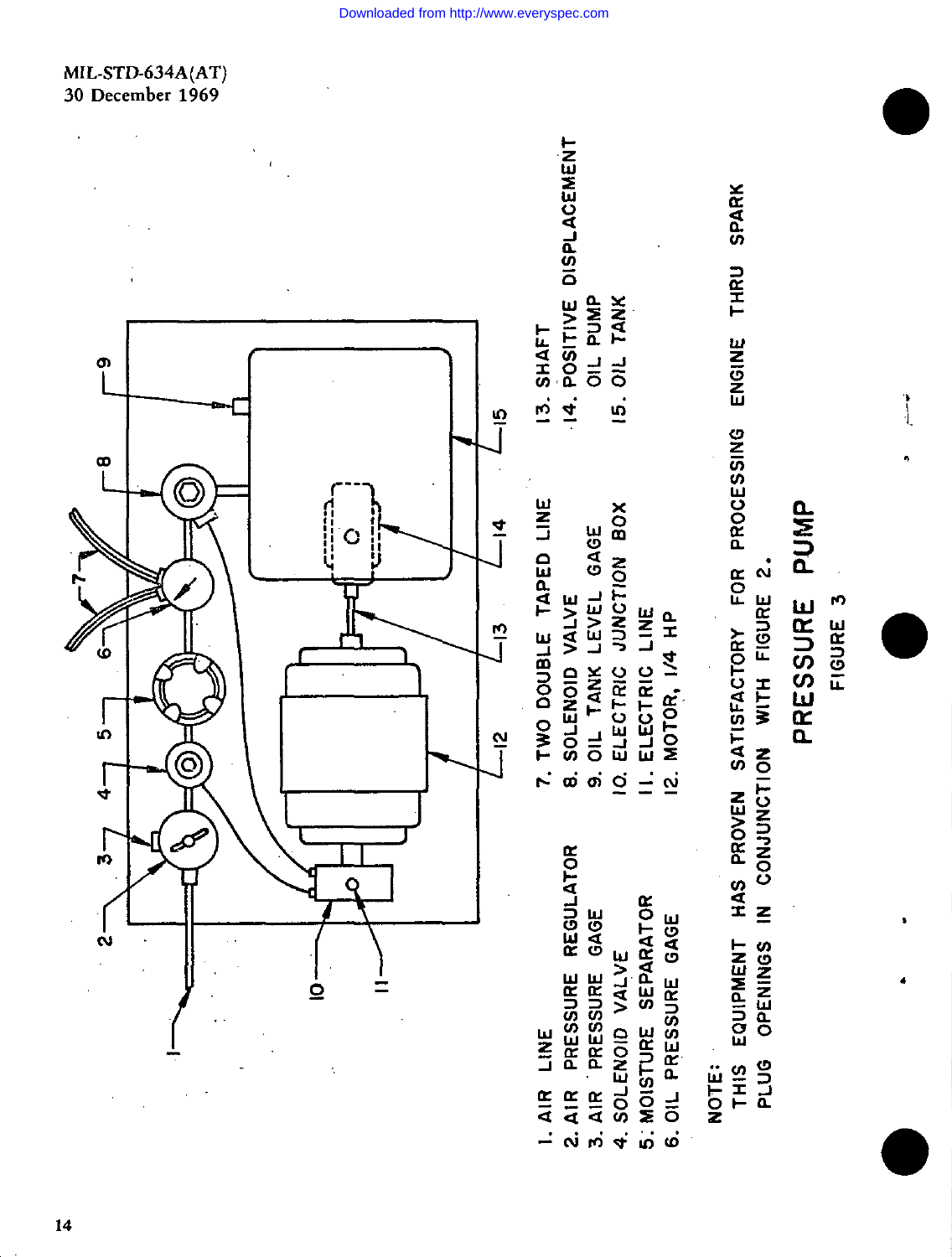$\bullet$ 

 $\hat{\mathbf{S}}$ 

有事 (一)

FIGURE 4. INSPECTION CHECK LIST

| INSPECTION CHECK LIST - INSPECT  |                                        |                     | <b>STORAGE</b> |               |                              |               |              |              |                         |                  | ON, CARE, AND PRESERVATION DURING<br>OF COMBAT VEHICLES AND EQUIPMENT |                                     |                             |                |              |                     |                  |                 |                  |                                     | SHEET          |                 |                    | ð | <b>SHEETS</b>  |  |
|----------------------------------|----------------------------------------|---------------------|----------------|---------------|------------------------------|---------------|--------------|--------------|-------------------------|------------------|-----------------------------------------------------------------------|-------------------------------------|-----------------------------|----------------|--------------|---------------------|------------------|-----------------|------------------|-------------------------------------|----------------|-----------------|--------------------|---|----------------|--|
|                                  |                                        |                     |                |               |                              |               |              |              |                         |                  |                                                                       |                                     |                             |                |              |                     |                  |                 |                  |                                     |                |                 |                    |   |                |  |
| <b>NOMENCLATURE</b>              |                                        |                     |                |               |                              |               |              |              |                         |                  |                                                                       | <b>MIL-STD-634</b>                  |                             |                |              |                     |                  |                 |                  |                                     |                |                 |                    |   |                |  |
| <b>MANUFACTURER</b>              |                                        |                     |                |               |                              |               |              |              |                         |                  | <b>MODEL</b>                                                          |                                     | SERIAL NO.                  |                |              |                     |                  |                 |                  |                                     |                |                 | CLASS STORAGE      |   |                |  |
| SURVEILLANCE INSPECTION DATE     |                                        |                     |                |               |                              |               |              |              |                         |                  |                                                                       | INSPECTORS SIGNATURE                |                             |                |              |                     |                  |                 |                  |                                     |                |                 |                    |   |                |  |
| VEHICLE AND EQUIPMENT INSPECTION |                                        |                     |                |               |                              | DATE          |              |              |                         |                  |                                                                       |                                     |                             |                |              |                     |                  |                 |                  |                                     |                |                 |                    |   |                |  |
| COMPONENT INSPECTION DATE        |                                        |                     |                |               |                              |               |              |              |                         |                  |                                                                       |                                     |                             |                |              |                     |                  |                 |                  |                                     |                |                 |                    |   |                |  |
|                                  |                                        |                     |                | E             |                              | <b>SE VID</b> |              |              | $\frac{1}{3}$           |                  |                                                                       |                                     |                             |                |              |                     | VEHICLE AND      |                 |                  |                                     |                | COMPO-          |                    |   |                |  |
|                                  |                                        | SURV.               |                |               | EQUIPMENT                    |               |              |              | NENT                    |                  |                                                                       |                                     |                             |                | SURV.        |                     | EQUI PMENT       |                 |                  |                                     |                | NENT            |                    |   |                |  |
| Ĕ                                | REFER-                                 |                     |                |               |                              |               |              |              | 10                      |                  | REMARKS                                                               | <b>ITEM</b>                         | REFER-                      |                |              |                     |                  |                 |                  |                                     |                |                 |                    |   | <b>REMARKS</b> |  |
|                                  | ENCE                                   | <b>YROTOAREITAC</b> | <b>R3HTO</b>   | YROTOARE ITAE | <b>37AGE OF</b><br>REPROCESS | CORROS I ON   | <b>RaHTO</b> | Y90T3AR81TA2 | <b>JOVIS</b><br>REBULLD | <b>CORROS1ON</b> |                                                                       |                                     | ENCE                        | YROTJA JE ITAC | <b>REHTO</b> | <b>YROTJAREITAE</b> | <b>REPROCESS</b> | <b>STAGE OF</b> | <b>LORROSION</b> | <b>YROTJAREITAE</b><br><b>REHTO</b> | <u>QJIU83R</u> | <b>PO BOATS</b> | <b>VOT 20 AROS</b> |   |                |  |
| VISUAL                           | 3.3.1                                  |                     |                |               |                              |               |              |              |                         |                  |                                                                       | VEHICLE CLOSURE                     | 3.6                         |                |              |                     |                  |                 |                  |                                     |                |                 |                    |   |                |  |
| <b>VEHICLE</b>                   | $\frac{5}{3.3}$                        |                     |                |               |                              |               |              |              |                         |                  |                                                                       | <b>FRAMEWORK</b>                    | $\overline{\mathbf{3.6}}$ . |                |              |                     |                  |                 |                  |                                     |                |                 |                    |   |                |  |
| PRESERVATIVES 3.3.2              |                                        |                     |                |               |                              |               |              |              |                         |                  |                                                                       | VENTILATORS                         | ြို                         |                |              |                     |                  |                 |                  |                                     |                |                 |                    |   |                |  |
| CORROSION                        | $\frac{2}{13.2}$                       |                     |                |               |                              |               |              |              |                         |                  |                                                                       | <b>ATBM3SSYSIO</b>                  | <br> -<br> -                |                |              |                     |                  |                 |                  |                                     |                |                 |                    |   |                |  |
| DETERI ORATION 3.3.2             |                                        |                     |                |               |                              |               |              |              |                         |                  |                                                                       | ENGINES                             | 4.5.1.                      |                |              |                     |                  |                 |                  |                                     |                |                 |                    |   |                |  |
| <b>HOISTURE</b>                  | 3.3.2                                  |                     |                |               |                              |               |              |              |                         |                  |                                                                       | FUEL SYSTEM                         | 4.5.1.2                     |                |              |                     |                  |                 |                  |                                     |                |                 |                    |   |                |  |
| <b>BARRIERS</b>                  | 3.3.2                                  |                     |                |               |                              |               |              |              |                         |                  |                                                                       | AUX ENGINE                          | 4.5.1.3                     |                |              |                     |                  |                 |                  |                                     |                |                 |                    |   |                |  |
| <b>COMPONENT</b><br>$rac{1}{2}$  | 3.3.3<br>$3.\overline{3}.\overline{3}$ |                     |                |               |                              |               |              |              |                         |                  |                                                                       | TRANSMISSION<br><b>DIFFERENTIAL</b> | 4.5.1.4<br>4.5.1.5          |                |              |                     |                  |                 |                  |                                     |                |                 |                    |   |                |  |
| PRESERVATIVES 3.3.3              |                                        |                     |                |               |                              |               |              |              |                         |                  |                                                                       | FINAL DRIVES                        | 4.5.1.6                     |                |              |                     |                  |                 |                  |                                     |                |                 |                    |   |                |  |
| <b>MOISTURE</b>                  | $\frac{3}{2}$                          |                     |                |               |                              |               |              |              |                         |                  |                                                                       | ROAD WHEELS                         | $\frac{1}{4.5-1}$           |                |              |                     |                  |                 |                  |                                     |                |                 |                    |   |                |  |
| DISCOLORATION 3.3.3              |                                        |                     |                |               |                              |               |              |              |                         |                  |                                                                       | <b>TURRET RACES</b>                 | 4.5.1.8                     |                |              |                     |                  |                 |                  |                                     |                |                 |                    |   |                |  |
| FUNGUS                           | $\frac{3.3}{5}$                        |                     |                |               |                              |               |              |              |                         |                  |                                                                       | <b>WINCH ASSY</b>                   | 4.5.1.9                     |                |              |                     |                  |                 |                  |                                     |                |                 |                    |   |                |  |
| WEATHER DAMAGE                   | $\frac{4}{2}$                          |                     |                |               |                              |               |              |              |                         |                  |                                                                       | GEAR CASE                           | 4.5.1.9                     |                |              |                     |                  |                 |                  |                                     |                |                 |                    |   |                |  |
| VEHICLE SEAL                     | ကြ<br>ကြ                               |                     |                |               |                              |               |              |              |                         |                  |                                                                       | CHAIN DRIVE                         | 4.5.1.9                     |                |              |                     |                  |                 |                  |                                     |                |                 |                    |   |                |  |
| <b>BARRIER</b>                   | $\frac{10}{10}$ in                     |                     |                |               |                              |               |              |              |                         |                  |                                                                       | AIR COMPRESSOR                      | 4.5.10                      |                |              |                     |                  |                 |                  |                                     |                |                 |                    |   |                |  |
| TAPE                             |                                        |                     |                |               |                              |               |              |              |                         |                  |                                                                       | FUEL TANKS                          | 4.5.1.11                    |                |              |                     |                  |                 |                  |                                     |                |                 |                    |   |                |  |
| CAP <sub>S</sub>                 | ကြ $\frac{\ln 2}{\ln 2}$               |                     |                |               |                              |               |              |              |                         |                  |                                                                       | COOLING SYST                        | 4.5.1.12                    |                |              |                     |                  |                 |                  |                                     |                |                 |                    |   |                |  |
| PLUGS                            | $\frac{5}{2}$                          |                     |                |               |                              |               |              |              |                         |                  |                                                                       | ELEC SYST                           | 4.5.1.13                    |                |              |                     |                  |                 |                  |                                     |                |                 |                    |   |                |  |
| SPRAY                            | $\frac{1}{2}$                          |                     |                |               |                              |               |              |              |                         |                  |                                                                       | <b>GNITION SYST</b>                 | 4.5.1.14                    |                |              |                     |                  |                 |                  |                                     |                |                 |                    |   |                |  |

# MIL-STD-634A(AT)<br>30 December 1969